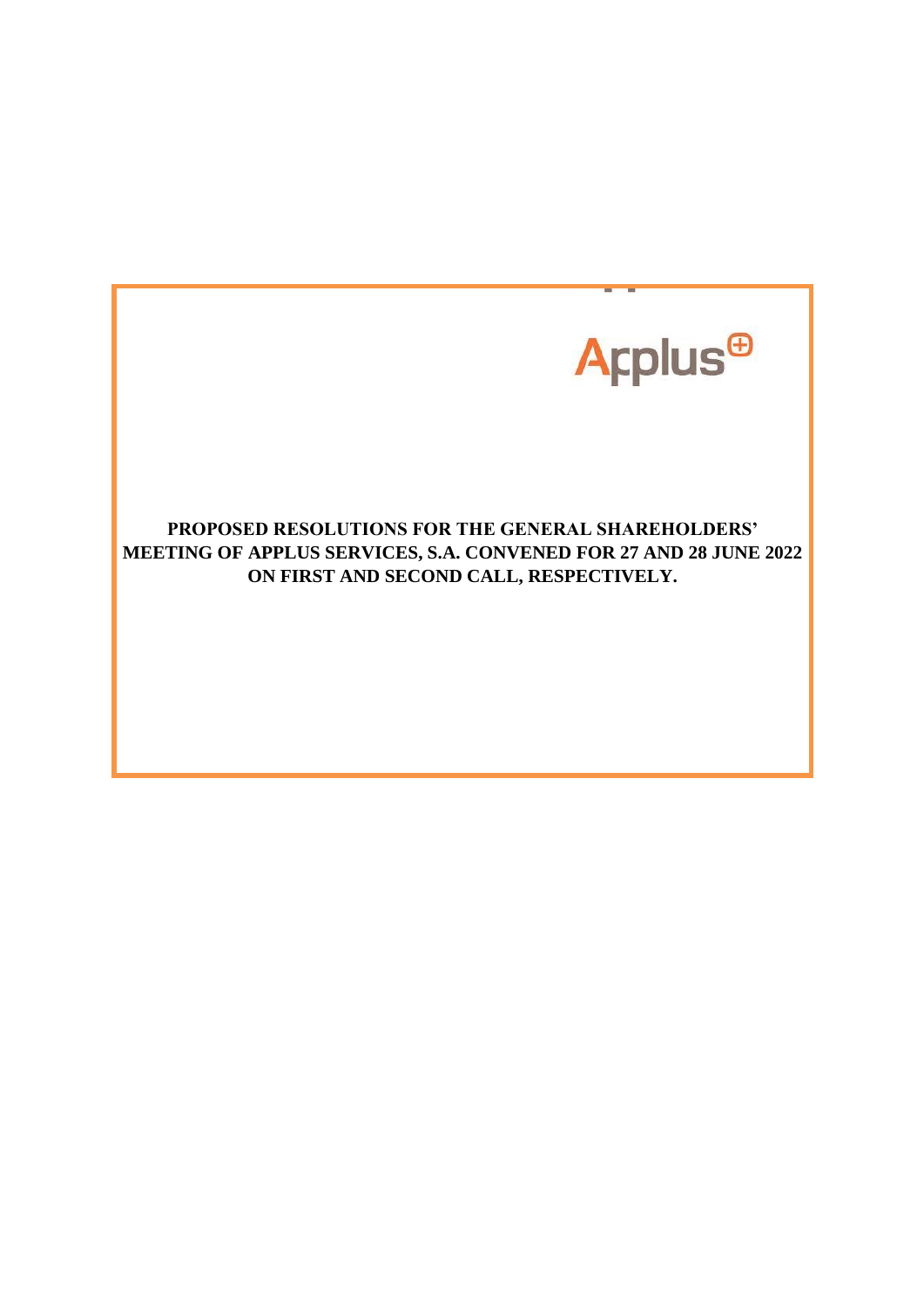### **RESOLUTION REGARDING ITEM FIRST OF THE AGENDA**

**Review and approval of the Individual Annual Accounts and Management Report of Applus, as well as the Consolidated Annual Accounts and the Consolidated Management Report of Applus and its subsidiaries, for the financial year ended on 31 December 2021**

To approve the Individual Financial Statements of the Company (statement of financial position, statement of profit or loss, statement of changes in equity, statement of cash-flows and notes) and Applus' Management Report for the financial year ended on 31 December 2021, as well as the Consolidated Financial Statements of the Company and its subsidiaries (consolidated statement of financial position, consolidated statement of profit or loss, consolidated statement of changes in equity, consolidated statement of comprehensive income, consolidated statement of cash-flows and consolidated notes) and Applus' Consolidated Management Report for the financial year ended on 31 December 2021, which were drawn-up by the Board of Directors at its meeting held on 24 February 2022 following the format and labelling requirements set out in Delegated Regulation (EU) 2019/815, and duly reviewed by the auditor of the Company.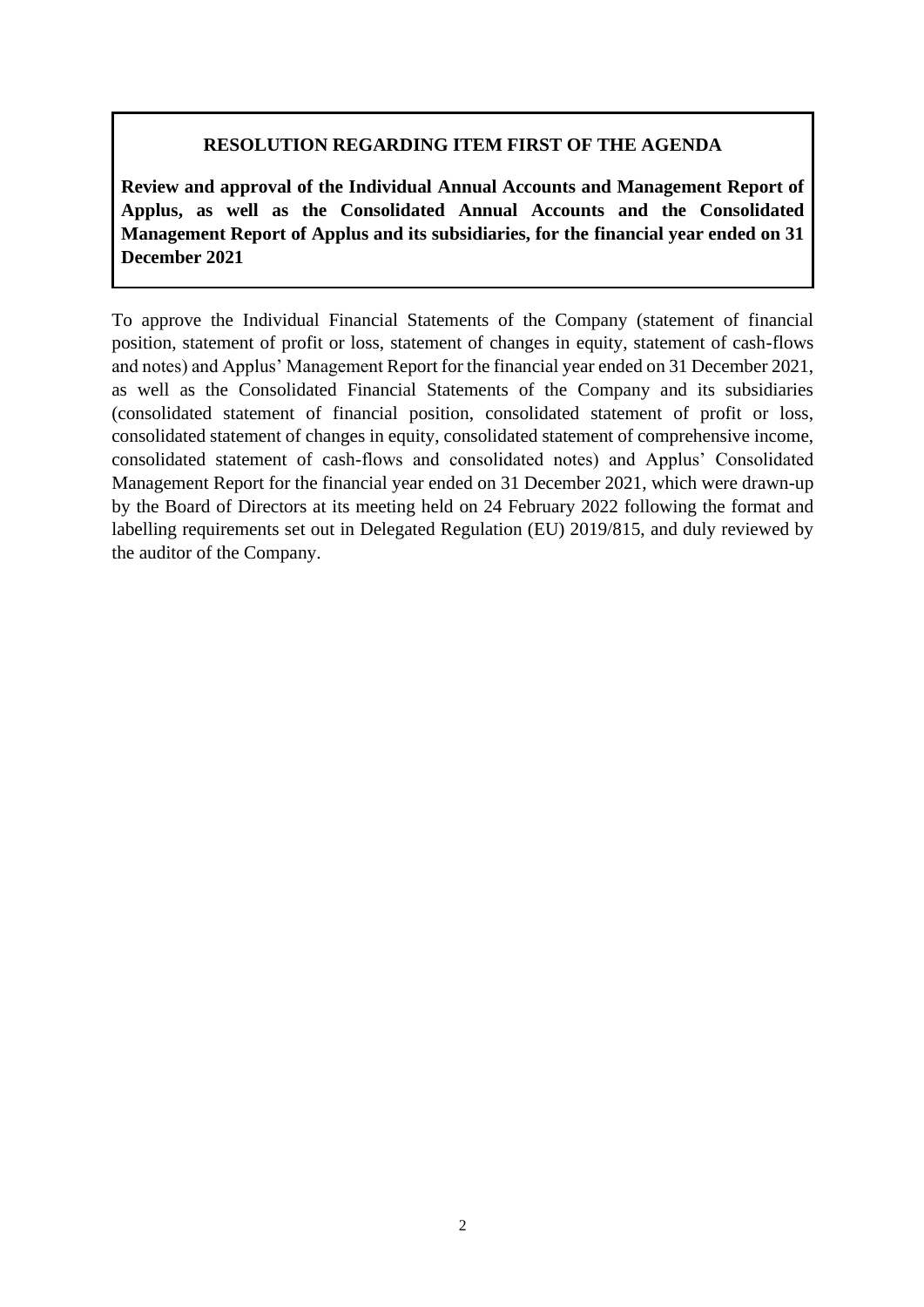### **RESOLUTION REGARDING ITEM SECOND OF THE AGENDA**

**Review and approval of the consolidated non-financial information statement for the financial year ended on 31 December 2021**

To approve the consolidated non-financial information statement included in Applus' Consolidated Management Report for the financial year ended on 31 December 2021.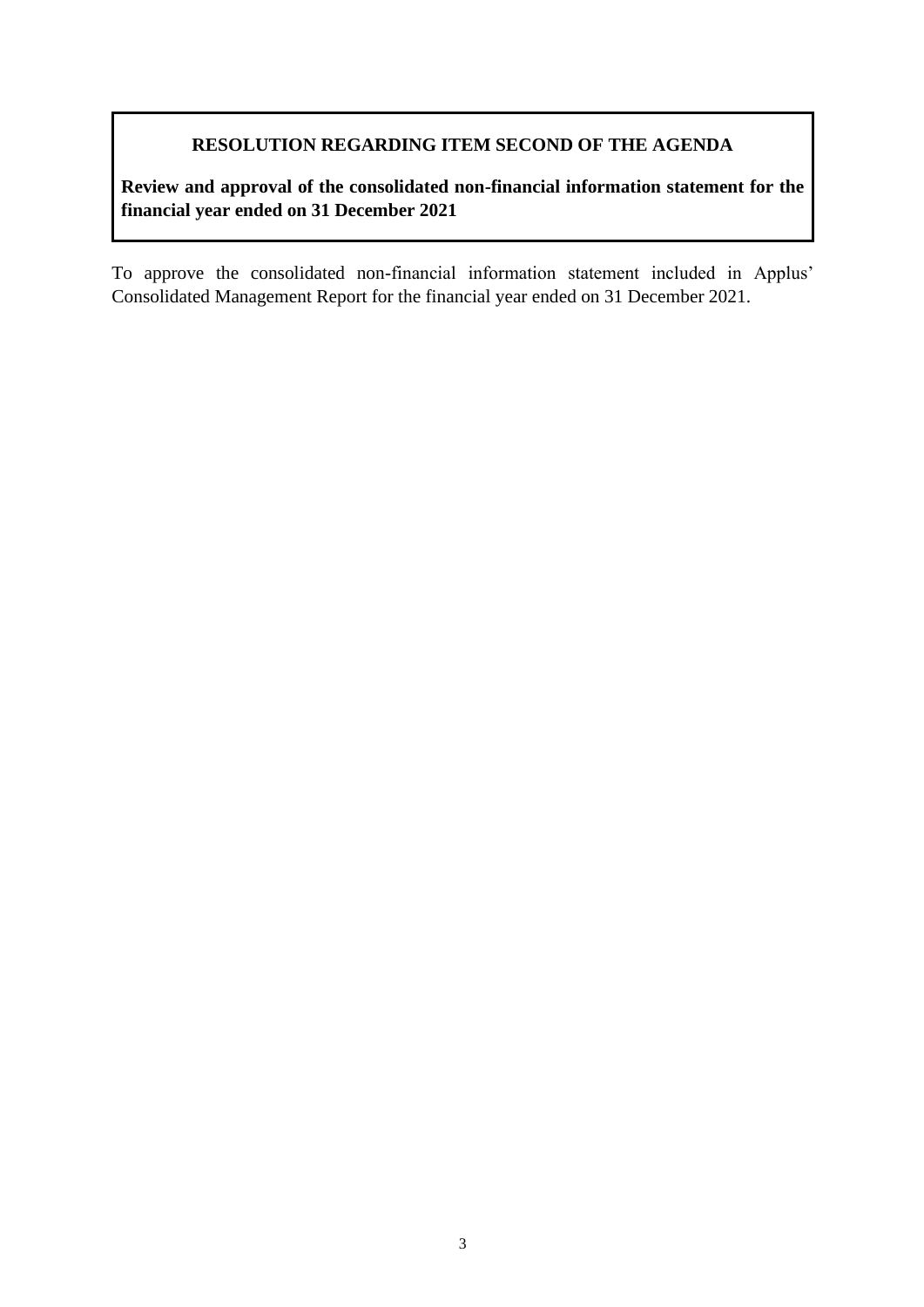# **RESOLUTION REGARDING ITEM THIRD OF THE AGENDA**

**Approval of the proposed allocation of Applus' profits of the financial year ended on 31 December 2021**

To approve the following allocation of the result of the financial year ended on 31 December 2021, as proposed by the Board of Directors at its meeting held on 24 February 2022:

| <b>BASIS OF ALLOCATION</b>                      |              | Euros (thousands) |
|-------------------------------------------------|--------------|-------------------|
| Profit for the year 2021                        |              | 41,265            |
|                                                 | <b>TOTAL</b> | 41,265            |
| <b>DISTRIBUTION</b>                             |              | Euros (thousands) |
| To dividends ( $\epsilon$ 0.15 gross per share) |              | 21,453            |
| To unrestricted voluntary reserves              |              | 19,812            |
| <b>TOTAL</b>                                    |              | 41,265            |

The payment of the aforementioned dividend will be made on 7 July 2022, through the entities participating in *Sociedad de Gestión de los Sistemas de Registro, Compensación y Liquidación de Valores, S.A.U. (Iberclear)*.

The Board of Directors is hereby empowered, with express power of substitution, to appoint the entity that shall act as paying agent and to carry out any other actions necessary or convenient for the successful distribution of this dividend.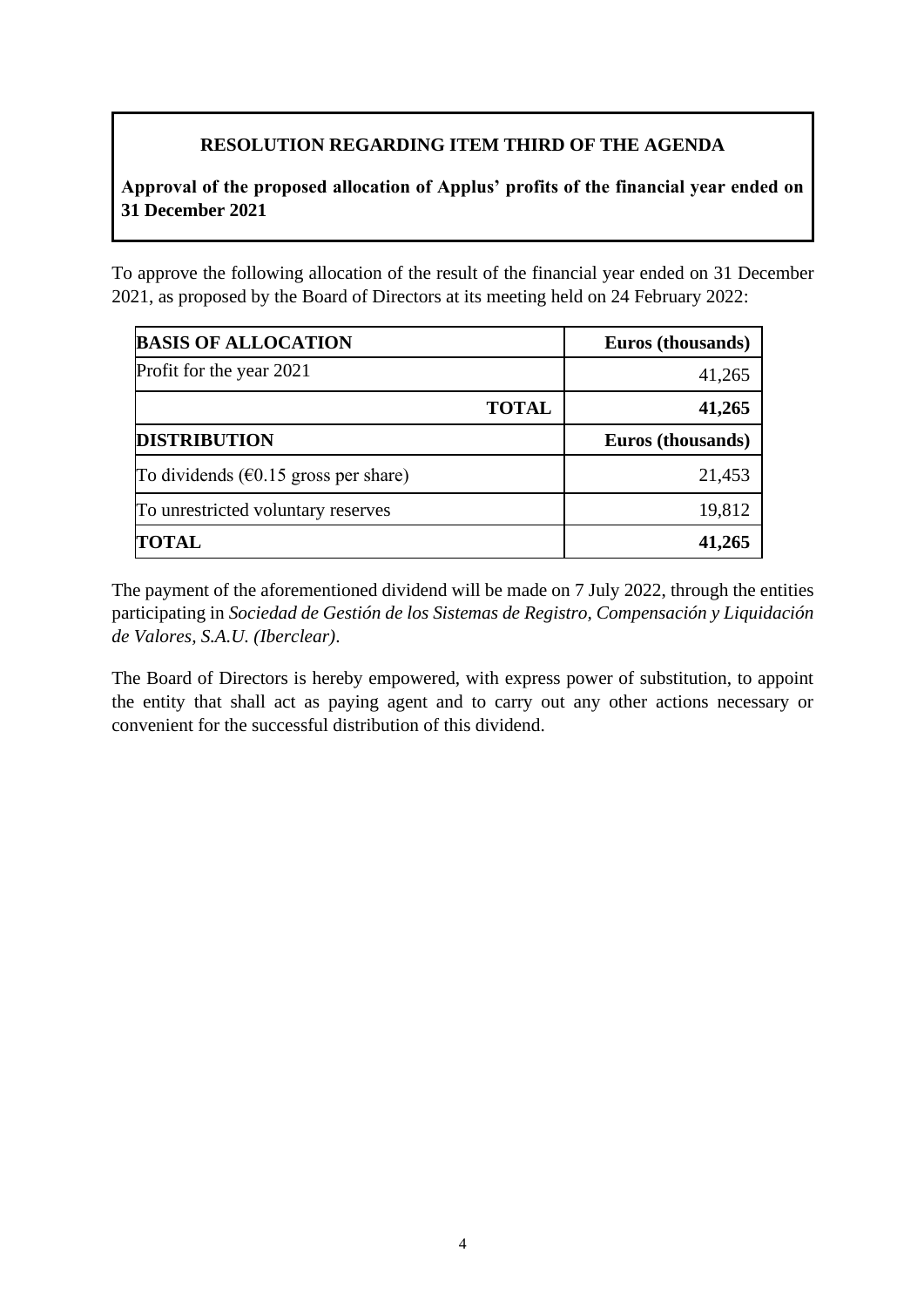## **RESOLUTION REGARDING ITEM FOURTH OF THE AGENDA**

**Approval of the management and performance of the Board of Directors of Applus during the financial year ended on 31 December 2021**

To approve the performance and the management of the Board of Directors of Applus during the financial year ended on 31 December 2021.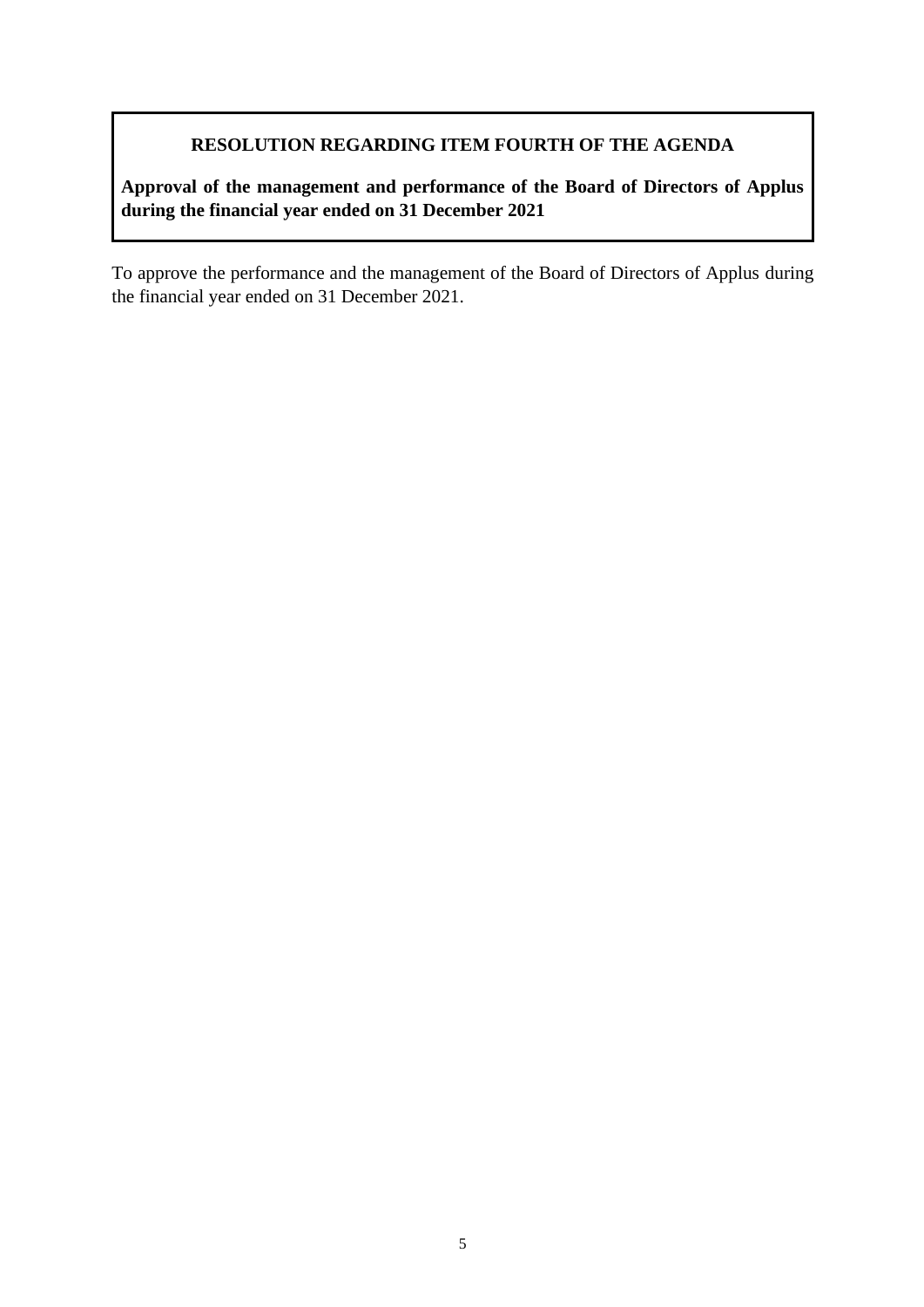### **RESOLUTION REGARDING ITEM FIFTH OF THE AGENDA**

**Re-election of Deloitte, S.L. as external auditor of the Company and its consolidated group for the financial year 2022**

At the proposal of the Audit Committee, to re-elect Deloitte, S.L., with registered offices in Madrid, Plaza Pablo Ruiz Picasso, 1, (Torre Picasso), 28020, and Spanish tax identification number (N.I.F*.*) B-79104469, registered with the Madrid Commercial Registry, at Volume 13,650, Sheet 188, Section 8, Page M-54414, and with the Official Register of Spanish Auditors (*Registro Oficial de Auditores de Cuentas de España - ROAC*) under number S-0692, as external auditor of the Company and of its consolidated group for the financial year ending on 31 December 2022.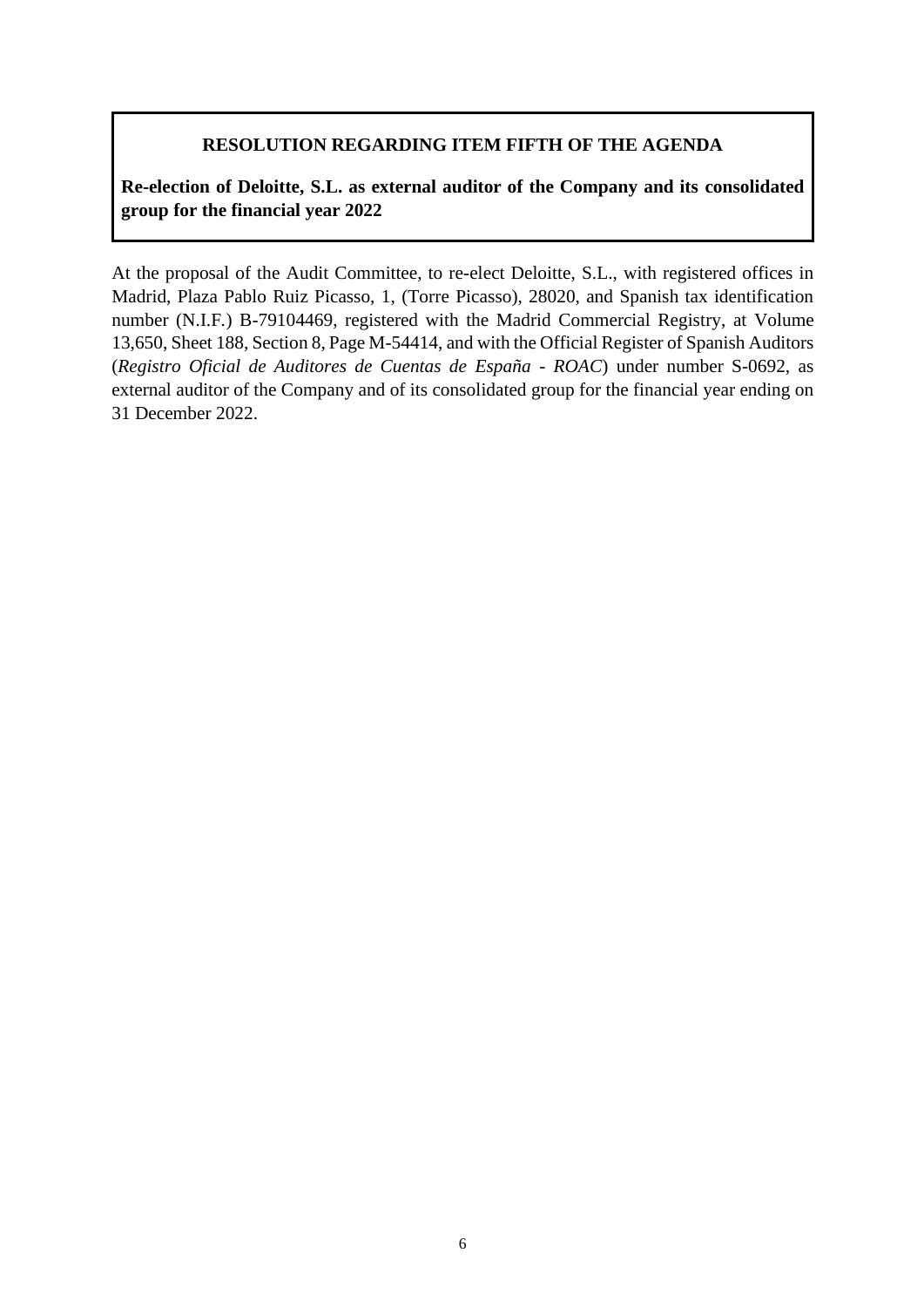# **RESOLUTION REGARDING ITEM SIXTH OF THE AGENDA**

**Ratification and re-election of members of the Board of Directors.**

### **1. Ratification of the appointment of Mr. Brendan Connolly as Independent Director**

To ratify the appointment of Mr. Brendan Connolly (whose personal particulars are recorded in the Commercial Registry) as Independent Director, as agreed by the Board of Directors of Applus in the meeting held on 17 November 2021, at the proposal of the Appointments and Compensation Committee.

### **2. Ratification of the appointment of Ms. Marie-Françoise Madeleine Damesin as Independent Director**

To ratify the appointment of Ms. Marie-Françoise Madeleine Damesin (whose personal particulars are recorded in the Commercial Registry) as Independent Director, as agreed by the Board of Directors of Applus in the meeting held on 17 November 2021, at the proposal of the Appointments and Compensation Committee.

### **3. Re-election of Mr. Christopher Cole as Independent Director**

At the proposal of the Appointments and Compensation Committee, to re-elect Mr. Christopher Cole (whose personal particulars are recorded in the Commercial Registry) as Independent Director for a term of four years.

## **4. Re-election of Mr. Ernesto Gerardo Mata López as External Director**

At the proposal of the Board of Directors upon the previous favourable report from the Appointments and Compensation Committee, to re-elect Mr. Ernesto Gerardo Mata López (whose personal particulars are recorded in the Commercial Registry) as External Director for a term of four years.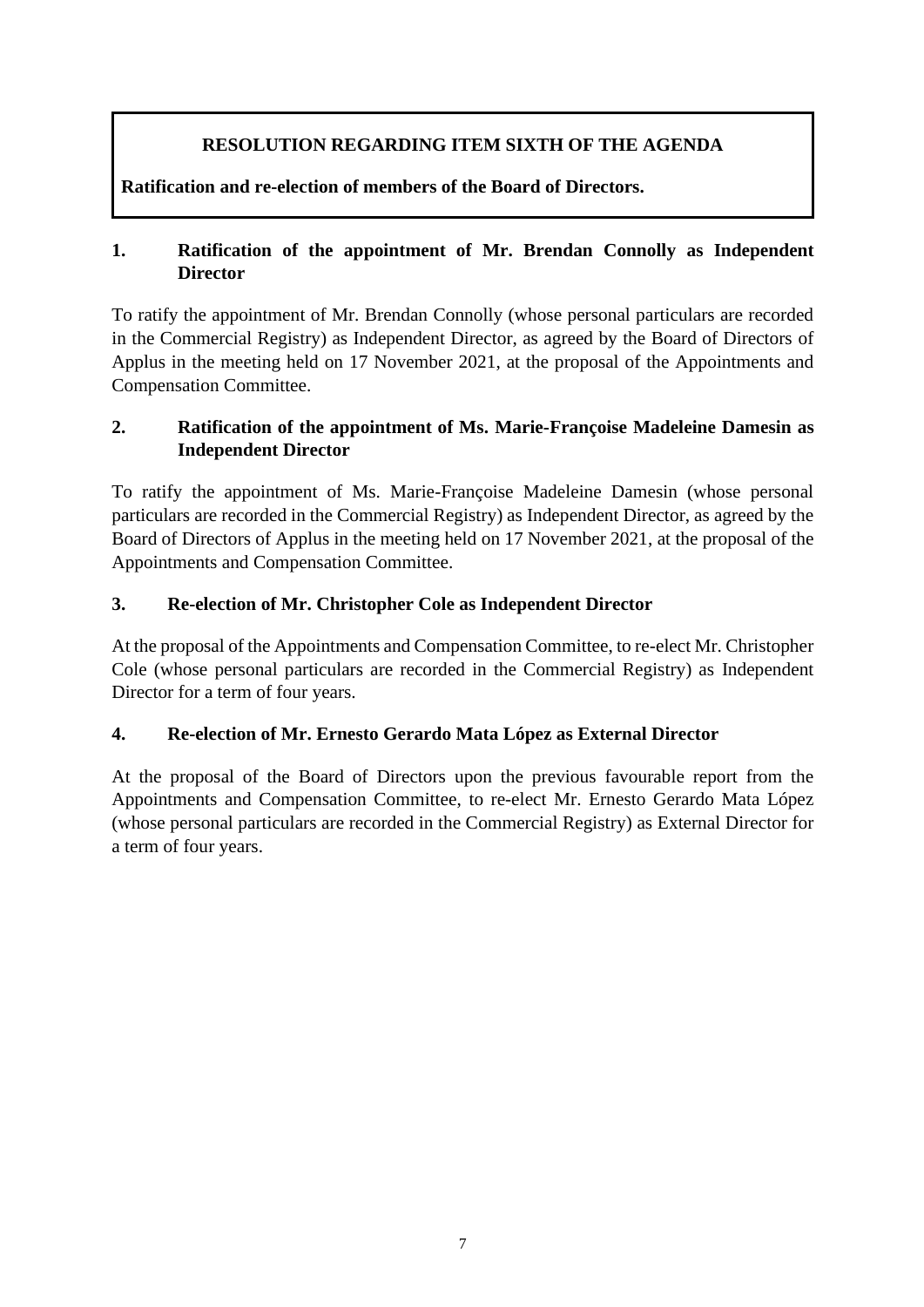## **RESOLUTION REGARDING ITEM SEVENTH OF THE AGENDA**

# **Advisory vote regarding the 2021 Directors' Remuneration Annual Report**

To approve, by an advisory vote, the Directors' Remuneration Annual Report corresponding to financial year 2021, which was approved by the Board of Directors of the Company on 24 February 2022, at the proposal of the Appointments and Compensation Committee.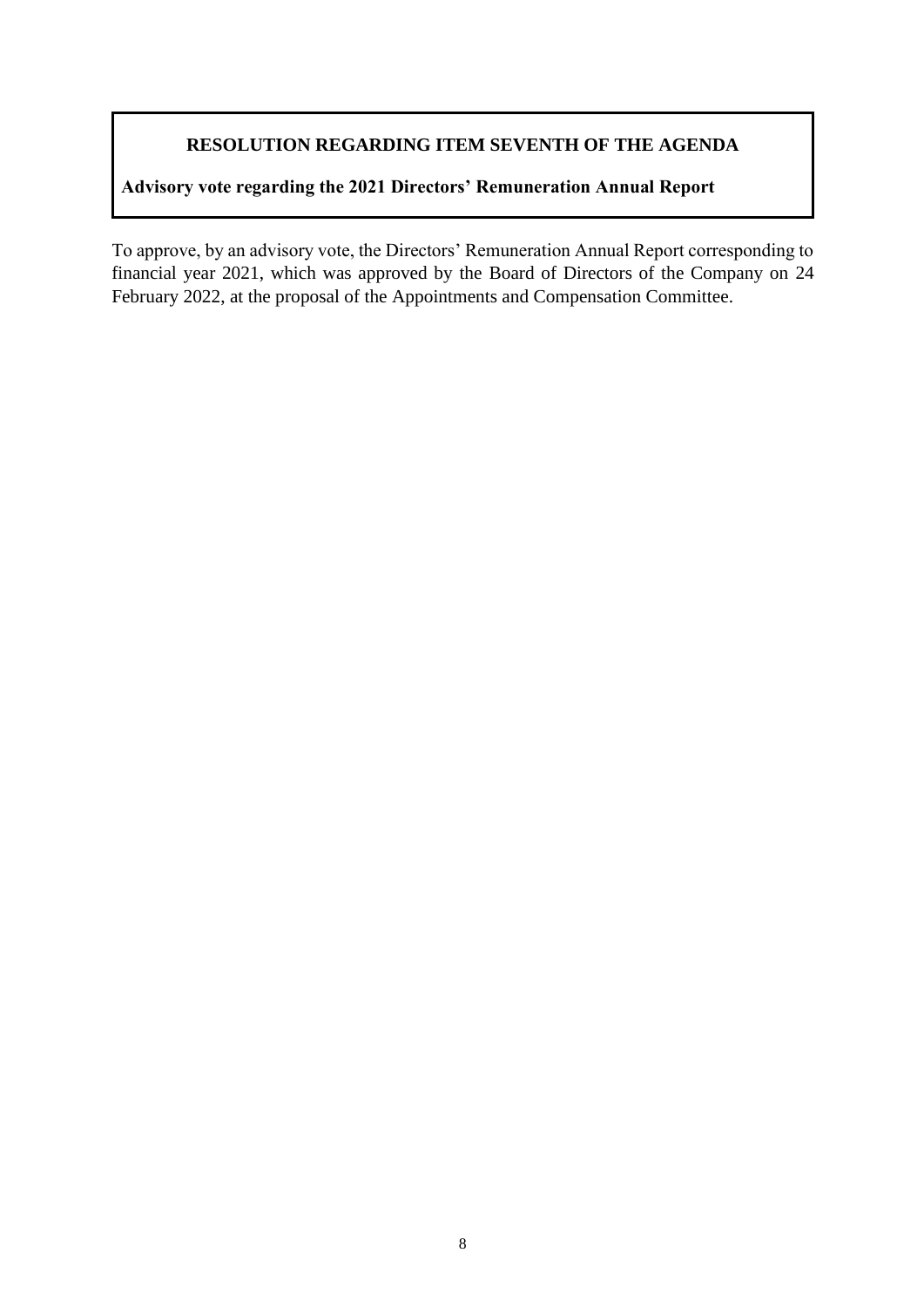## **RESOLUTION REGARDING ITEM EIGHTH OF THE AGENDA**

## **Approval of the new Directors' Remuneration Policy**

To approve, pursuant to the provisions of section 529 novodecies of the Spanish Companies Act and upon the favourable report from the Appointments and Compensation Committee, the new Directors' Remuneration Policy for years 2022, 2023 and 2024 that is attached to this resolution.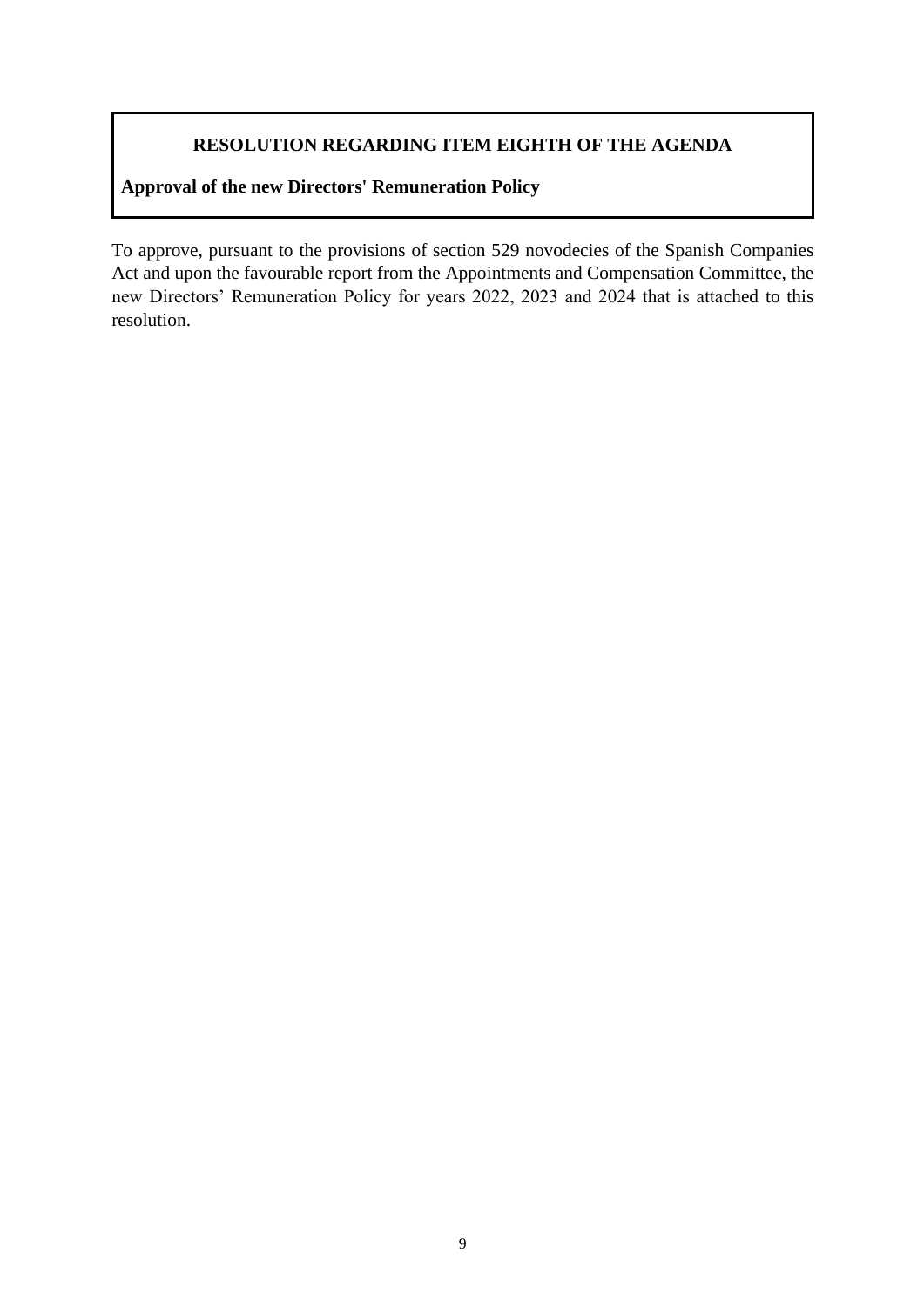# **ANNEX TO RESOLUTION REGARDING ITEM EIGHTH OF THE AGENDA**

### **Directors' Remuneration Policy**

#### **1. Duration of the policy**

The Remuneration Policy will be in force during the present financial year 2022 and the following two years (2023 and 2024) unless an agreement amending or replacing such policy is passed by the General Shareholders' Meeting during its applicable period, in accordance with article 529 novodecies of the Spanish Companies Act.

### **2. Principles and grounds**

The principles and grounds of the directors' Remuneration Policy of Applus, in their capacity as Board members and for the performance of executive duties, focus on a remuneration based on market practices, capable of attracting, retaining and motivating the necessary talent in accordance with the characteristics of its industry and of the countries in which the Company operates, in order to satisfy its business strategy and to meet shareholders' expectations.

Likewise, according to article 27.2 of the Board of Directors Regulation of the Company, independent directors shall be eligible for remuneration as a reward for the dedication, qualification and responsibility that the office demands, however, this remuneration should not reach a level which compromises their independence.

In any case, the directors' remuneration provided for in this Remuneration Policy will be reasonably proportionate to the importance of the Company, the economic situation and the market standards of comparable companies.

A significant portion of the remuneration of the Executive Directors is linked to the achievement of results that reflect the Group's strategic priorities. Long-term sustainability and Diversity are strategic priorities for Applus Board, so this Policy links the Executive Directors' annual bonus and long term incentive (LTI) to ESG targets, including diversity among them, and recognizes the commitment to maintain a minimum percentage of 40% female Directors already achieved in 2021. This Policy also links the Executive Directors' annual bonus with the adjusted operating profit and adjusted operating cash flow, therefore reflecting the strategic priorities for the Company relating to its operating profitability and cash flow generation. Moreover, this Policy also links the Executive Directors' LTI with the total shareholder return, earnings per share and return on capital employed, therefore reflecting the Company's longterm strategic priorities relative to sustainable shareholder value creation.

In setting the Remuneration Policy, the conditions of remuneration and employment of the Company's employees have been taken into account, specifically (i) since 2018, the CEO's remuneration has not been increased, despite the fact that the remuneration of the Group's employees has been increasing in recent years; (ii) the structure and metrics of the annual variable remuneration system and the LTI of the Executive Directors is the same as that of the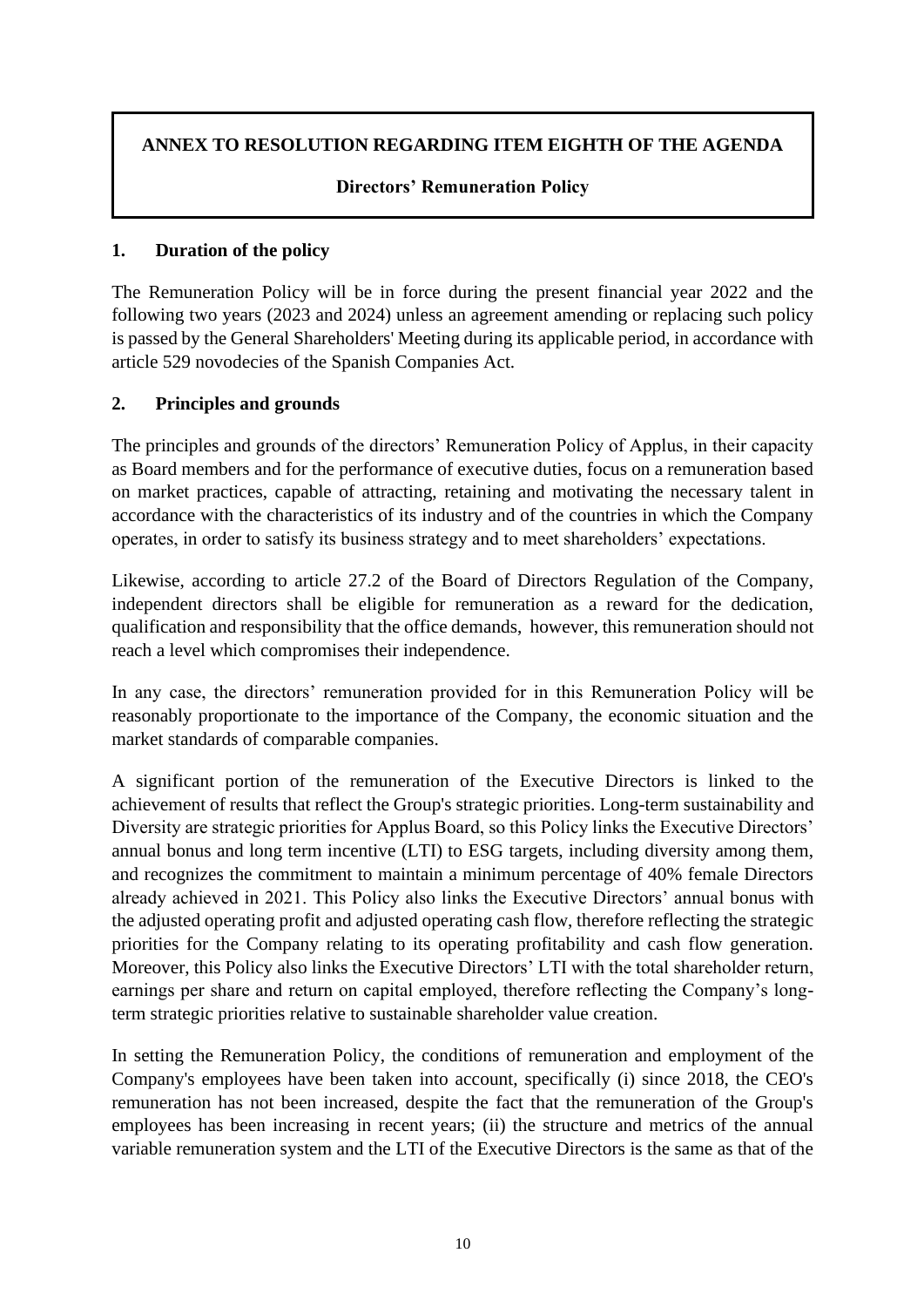Group's employees; and (iii) the structure of benefits and pension plans is the same as that existing for the Company's executives in Spain.

Furthermore, the remuneration system is oriented towards the promotion, in the long-term, of the profitability, interests and sustainability of the Company and it incorporates the necessary cautions to avoid an excessive assumption of risks and the reward of unfavorable results.

Due to all of the reasons mentioned above, this Policy contributes to promote Applus' business strategy, long-term interests and sustainability.

This Policy has been prepared with the support of Mercer Consulting (UK & Spain) and approved by the Board of Directors after being submitted and informed by the Appointments and Compensation Committee.

### **3. Remuneration for non-executive directors, in their condition as such**

The office of director of the Company is remunerated. In general, such remuneration comprises a fixed annual amount, as follows:

- (i) The amount of the annual remuneration payable by the Company to the Board of Directors as a whole, in their capacity as Board members (as fixed amount), was set by the General Shareholders' Meeting held on 30 May 2019 at EUR 1,500,000, and will remain in form until amended by the General Shareholders' Meeting.
- (ii) Unless otherwise determined by the General Shareholders' Meeting, the Board of Directors will determine the exact amount payable within the limit approved by the General Shareholders' Meeting, as well as the specific remuneration for each director, in his/her condition as Board member (as fixed amount), taking into account the functions and responsibilities attributed to each director, time commitment required and with reference to appropriate market conditions.

Notwithstanding the above, proprietary and executive directors shall not receive any remuneration for sitting on the Board of Directors or any other committee of the Board of **Directors** 

According to the above, for informative purposes, the Board has determined that the fixed annual remuneration for the Directors for 2022, in their capacity as Board members (as fixed amount) is:

- Compensation as Chairman of the Board: EUR 275,000.
- Compensation as Director (with the exception of the Chairman of the Board): EUR 66,000.
- Compensation as Head of a Committee: EUR 30,000.
- Compensation as member of a Committee: EUR 20,000.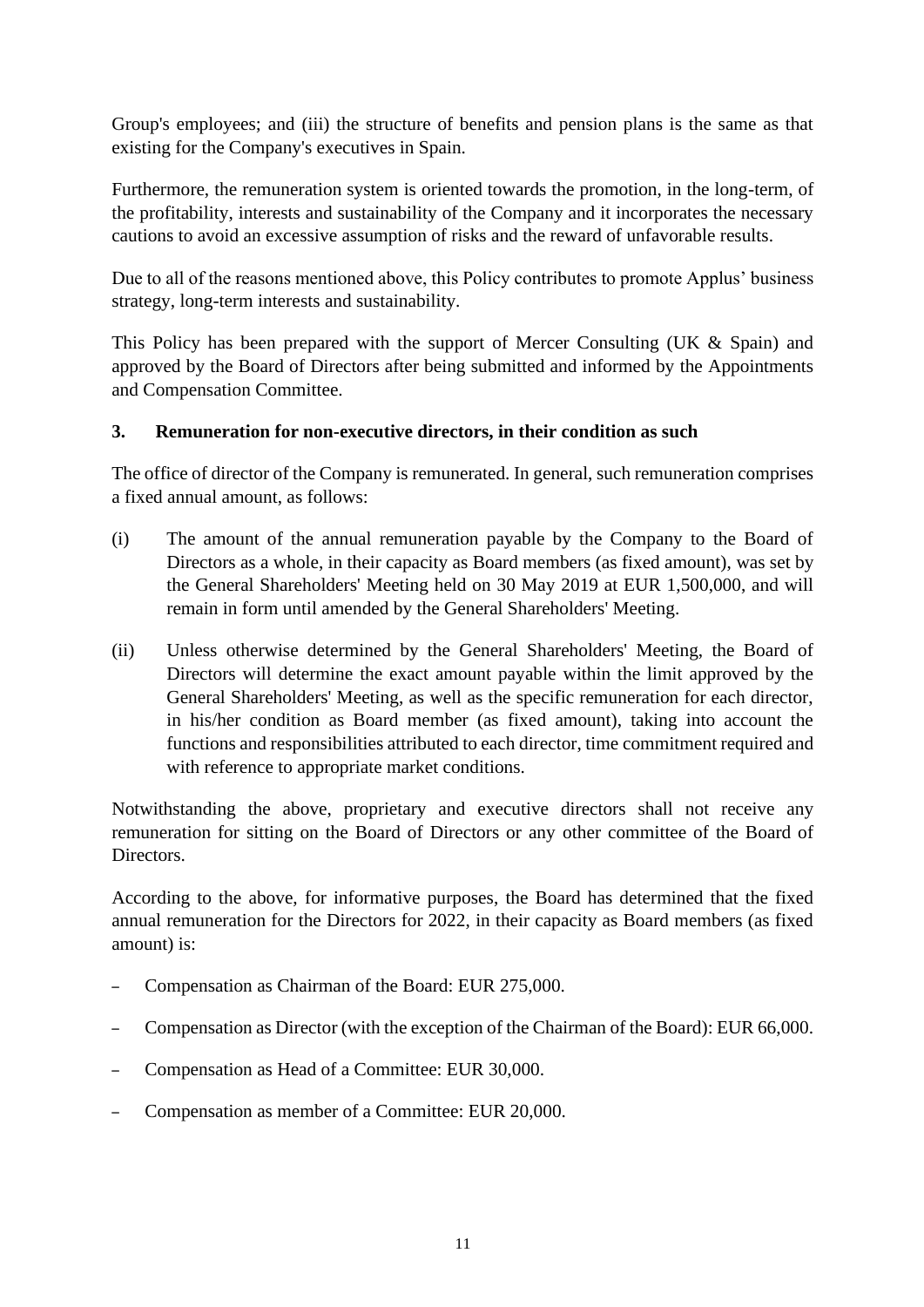In addition, directors will be reimbursed for travel, accommodation and any other expenses incurred due to attendance to Board of Directors and Committees meetings, as long as they are duly justified.

The Company has entered into a civil liability insurance policy for its directors on market conditions.

## **4. Executive Directors' remuneration for the performance of executive duties**

As of this date, the "**CEO**" and the "**CFO**" are the only positions of the Board of Directors performing executive functions in the Company.

The proposal of compensation (fixed remuneration, annual bonus, benefits in kind and long term incentive) for the Executive Directors in this Policy have been analyzed by the Appointments and Compensation Committee and approved by the Board of Directors, based on a salary benchmark for their positions provided by Mercer Consulting.

4.1 Fixed remuneration

The fixed remuneration to be paid to the CEO amounts up to a maximum of EUR 750,000.

Furthermore, the CEO of the Company shall receive other benefits as remuneration in kind, at a maximum cost equal to 15% of the fixed remuneration in cash. This percentage of the base salary as remuneration in kind is in line with the policy in place for Senior Managers. In addition, the Company will annually contribute to the CEO's pension scheme an amount equal to the difference between the referred 15% of the fixed remuneration and the cost of the actual benefits received by the CEO in said year. The executive director will decide every year the amount to be used for each benefit, keeping always the maximum cost equal to 15% of the fixed remuneration in cash

The CEO can also decide every year if he wants a reduction in his fixed salary to have this same amount invested in a pension scheme, an option also available for Senior Managers.

The fixed remuneration of the CFO amounts to EUR 360,000.

Furthermore, the CFO of the Company shall receive other benefits as remuneration in kind, at a maximum cost equal to 15% of the fixed remuneration in cash, which may among other items include a pension scheme contribution at the discretion of the director. This percentage of the base salary as remuneration in kind is in line with the policy in place for Senior Managers.

The executive director will decide every year the amount to be used for each benefit, keeping always the maximum cost equal to 15% of the fixed remuneration in cash

The CFO can also decide every year if he wants a reduction in his fixed salary to have this same amount invested in a pension scheme, an option also available for Senior Managers.

For the sake of clarity, Applus does not have a corporate pension plan, and the policy regarding this benefit is based on the practice of each of the countries / business. The pension plan policy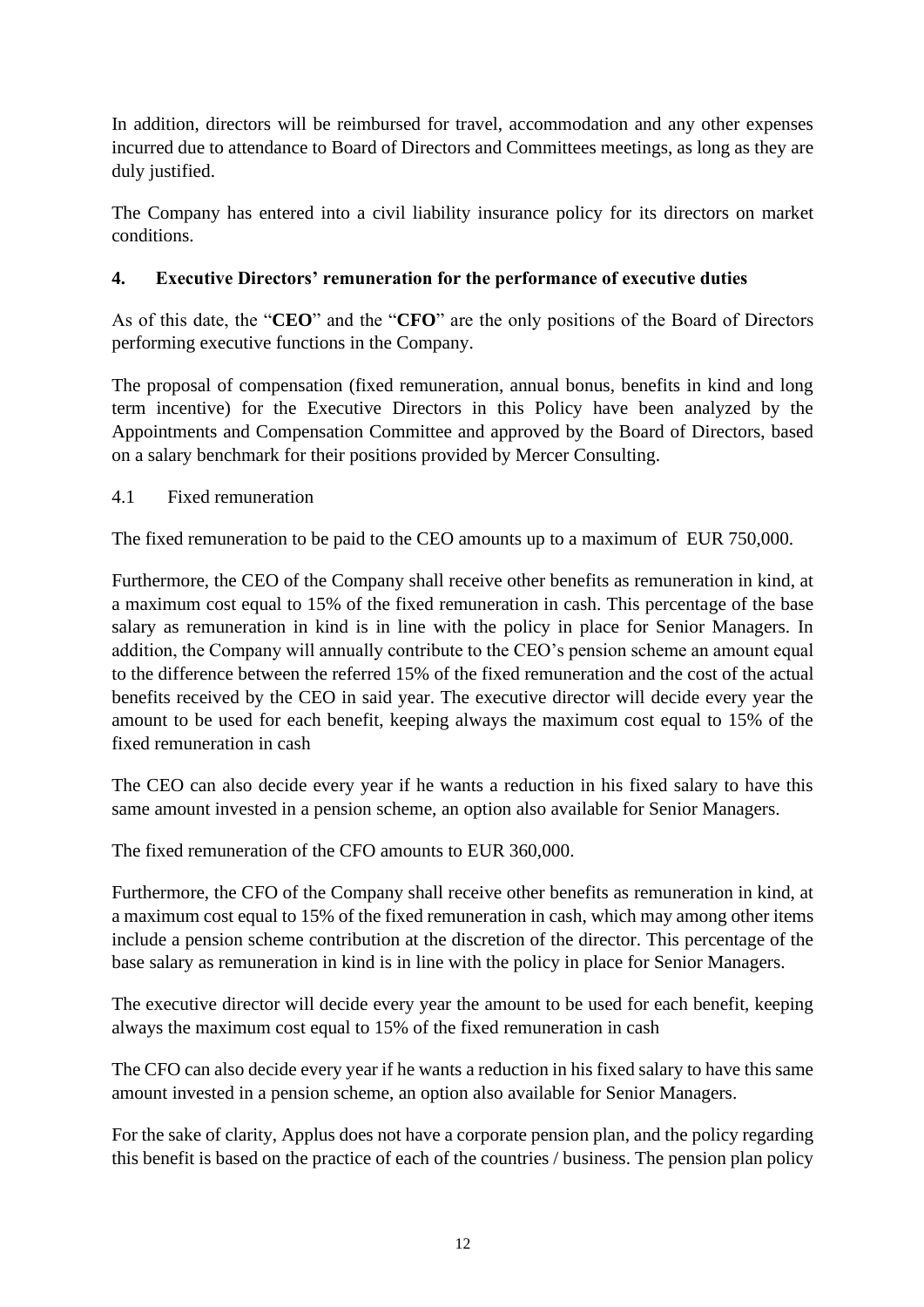for executive directors is aligned with the company practice for managers in Spain, where the executive directors are located.

During the term of this Remuneration Policy, the annual fixed remuneration amount for the executive directors will be increased with reference to the Consumer Price Index in Spain or any other index which may substitute it in the future, unless the Board of Directors decides not to apply this increase.

### 4.2 Variable remuneration

The variable remuneration for the executive directors comprises: (i) a variable annual amount both in cash and by means of the delivery of RSUs, linked to achieving targets; and (ii) a long term incentive plan, payable by means of the award of *performance stock units* ("**PSUs**") and also linked to achieving targets.

(i) The executive directors' variable annual remuneration will be linked to achieving targets (55% based on the Group's adjusted operating profit – AOP – and 30% based on its adjusted operating cash flow – AOCF – and 15% based on four ESG targets).

The AOP and AOCF targets will be disclosed *ex post* annually at the Annual Report on the Remuneration of the Directors to avoid sharing in advance strategic confidential information.

The ESG targets will be disclosed every year in February after being approved by the Board of Directors. This year 2022 this information has been released with this Policy.

The AOP, AOCF and ESG results will be disclosed *ex post* annually at the Annual Report on the Remuneration of the Directors to avoid sharing in advance strategic confidential information.

The amount of this remuneration item will be calculated as follows:

For the CEO:

- $\checkmark$  the variable base target amount, which is established up to a maximum of 80% of the fixed remuneration, will be increased by 2% for every increment of 1% achieved in excess of the targets, up to a maximum of 150% of the variable base target (however each target can achieve a 200% payout). On the other hand, the variable remuneration will be reduced by 5% for every decrease of 1% on the targets. Same policy as for Senior Managers.
- $\checkmark$  62.5% of the variable remuneration to be received shall be paid in cash and the remaining 37.5% through the delivery of RSUs. Same policy as for Senior Managers.

For the CFO:

 $\checkmark$  the variable base target amount, which is established as 70% of the fixed remuneration, will be increased by 2% for each increment of 1% achieved in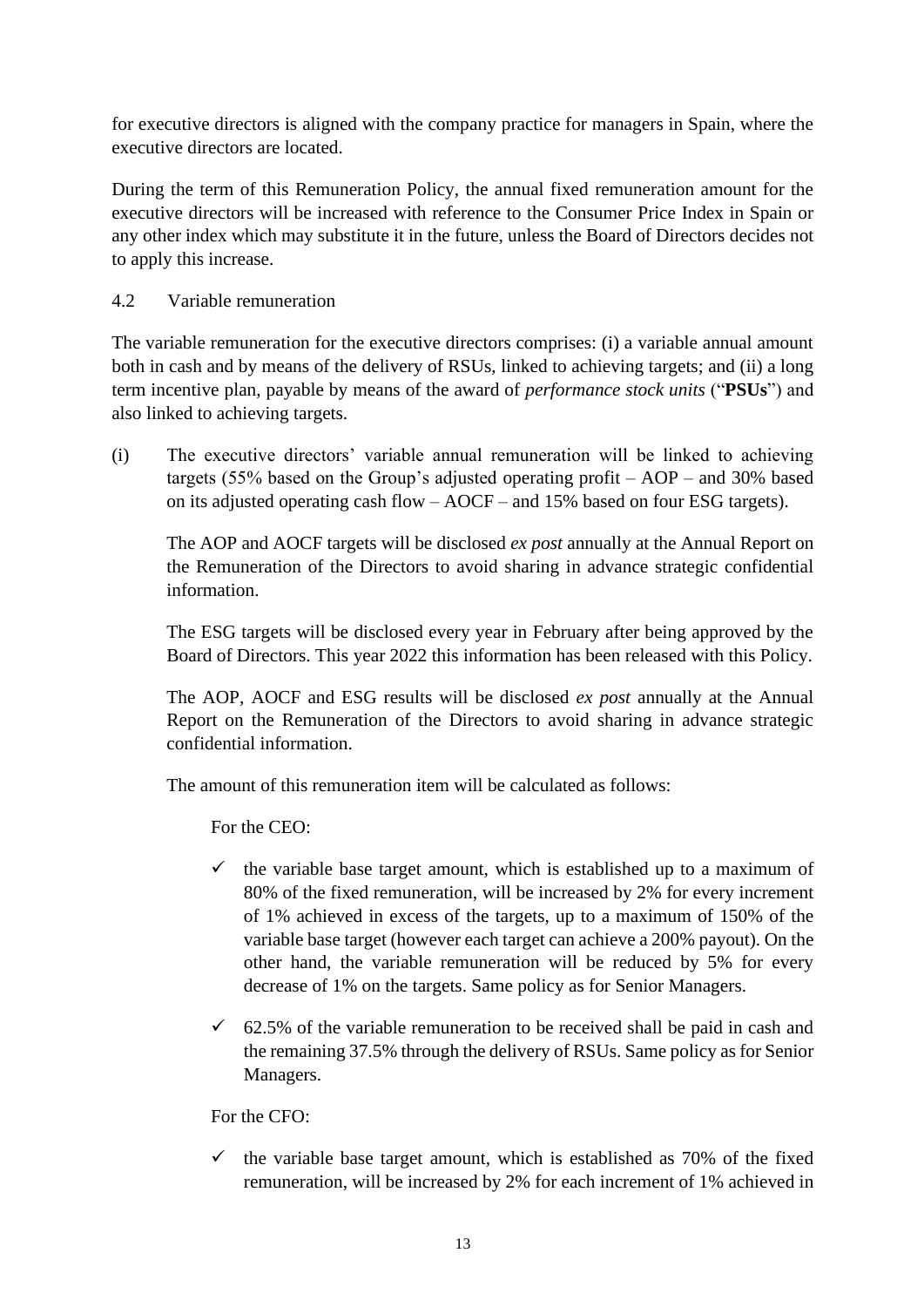excess of the targets, up to a maximum of 150% of the variable base target (however each target can achieve a 200% payout). On the other hand, the variable remuneration will be reduced by 5% for every decrease of 1% on the targets. Same policy as for Senior Managers.

 $\checkmark$  62.5% % of the variable remuneration to be received shall be paid in cash and the remaining 37.5% through the delivery of RSUs. Same policy as for Senior Managers.

The basis for the calculation of the RSUs to be delivered to each executive director will be the average market value of Applus shares during the 60-day period prior to the date of grant of the RSUs.

The RSUs will be delivered every year on the date of approval by the Board of Directors of Applus' annual results and the amount of each executive director's annual variable remuneration.

Each RSU will vest into one share, and 30%, 30%, and 40% of the RSUs will vest after one, two and three years from the date they were delivered, respectively, subject to continuous employment on the vesting date.

If the termination of the Participant's service is due to any of the following events: (i) *mortis causa*, (ii) permanent disability, (iii) good leaver (understanding as such the event of (a) retirement; (b) the Participant's office or employment being with either a company which ceases to be a member of the Applus Group or relating to a business or part of a business which is transferred to a person who is not a member of the Applus Group; and (c) any whatsoever termination carried out by the Company except in the event of a disciplinary dismissal classified as fair by a court in a definitive judgement or not challenged by the Participant; or (iv) change of control (understanding as such the event of (i) a merger, consolidation, acquisition or other transaction as a result of which securities possessing more than 50% of the total combined voting power of the Company's outstanding securities are transferred to a person or persons different from the persons holding those securities immediately prior to such transaction; (ii) the sale, transfer or other disposition of all or substantially all of the Company's assets in complete liquidation or dissolution of the Company; or (iii) the acquisition by a third party (individual or legal entity), either individually or jointly with others which act in a coordinated way, of a control stake of the Company in accordance with what is set forth in article 4 of Royal Decree 1066/2007, 27 July, on the initial public offerings regime as amended from time to time), then all RSUs granted pursuant to the RSU plan that have not vested on the date the event takes effect shall be automatically vested on the date the event takes effect. The settlement of the vested RSUs in the event of a change of control will be paid in cash on the date of the change of control event.

If accredited inaccuracies in the information upon which the cash bonus and the RSUs were granted are reported by an accredited auditor and approved by the Board of Directors, the Company shall be entitled, for a period of three years following the payment of the cash bonus and the RSUs, or the vesting of the RSUs, respectively, to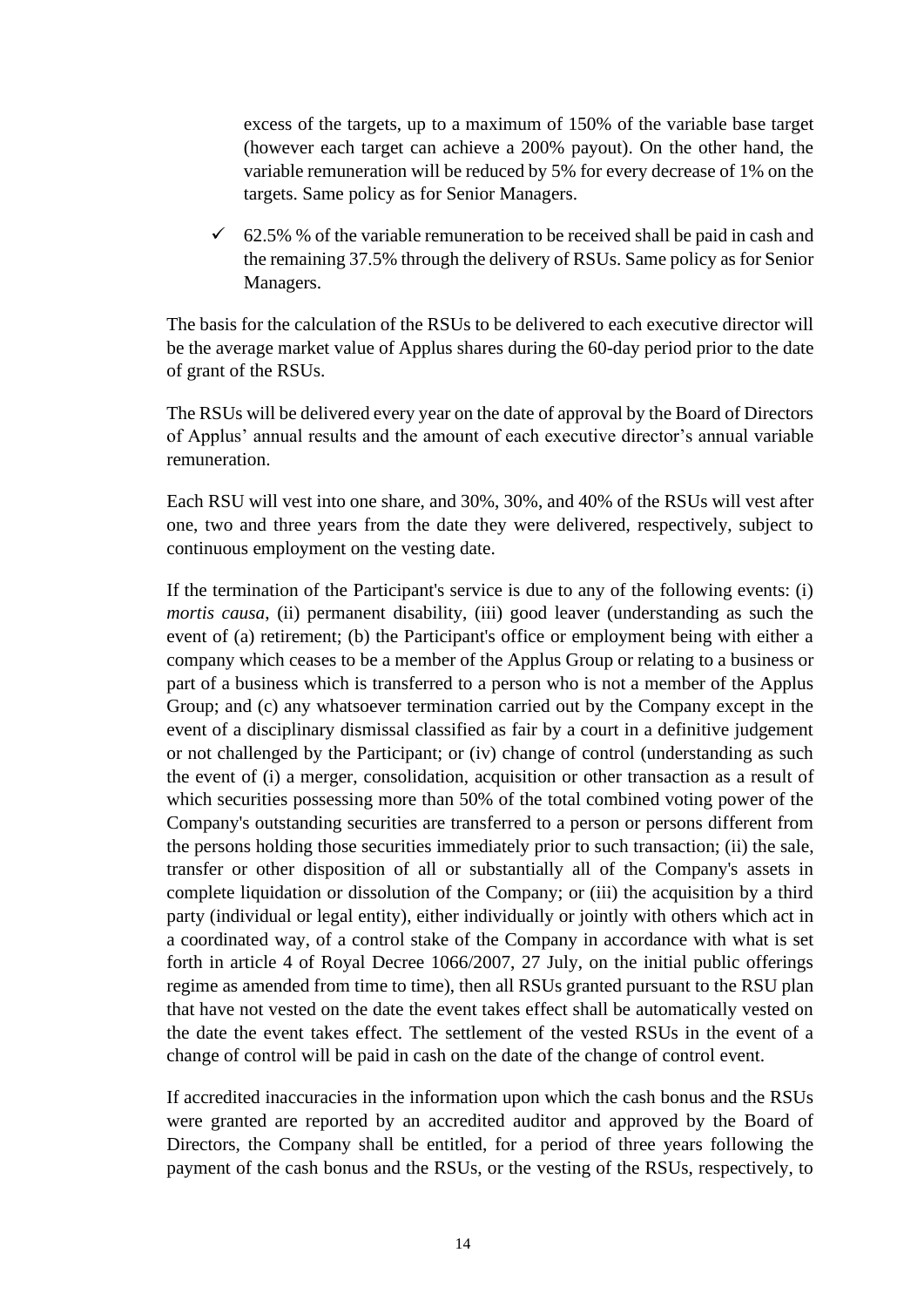claim the refund of the net (of any withholding taxes or fees) amount of cash bonus, net amount of RSUs, and net amount of shares pursuant to a vesting of RSUs, as applicable, which has been effectively received by each executive director because of those inaccuracies.

The Board of Directors, prior a favorable proposal from the Appointments and Compensation Committee, may increase the result of the mathematical calculation of the annual variable compensation of the Executive Directors if (i) it is duly justified, (ii) the increase will be for a maximum amount of 50% of the target base (in cash and RSUs), and (iii) the final total amount of the annual variable compensation, after the increase if any, will not exceed the target base (in cash and RSUs). This decision shall be made public *ex post* annually at the Annual Report on the Remuneration of the Directors the Annual Compensation Report.

(ii) The long term incentive plan (which started in 2016 under the then applicable Remuneration Policy) involves the annual receipt of PSUs by the executive directors, each one exchangeable for one share of the Company in accordance with the vesting schedule referred to below.

The long term incentive plan targets have been reviewed and updated taking into consideration the strategic objectives and challenges in 2022-2024 strategic plan (communicated last year), the feed-back gathered from investors and proxy-advisors and the ESG commitments of Applus.

The amount of the long term incentive for executive directors has also been updated after the Mercer Consulting compensation report, taking into consideration the salary benchmark, the need to retain and motivate the executive directors and the new strategic targets added into the incentive.

The targets of the long term incentive for the executive directors are the same targets of the managers who are also entitled to this incentive.

Each executive director will receive the following number of PSUs:

- The CEO will annually receive up to a maximum of PSUs equal to, in principle, 90 % of his fixed remuneration.
- The CFO will annually receive PSUs equal to, in principle, 50 % of his fixed remuneration.

However, depending on the degree of achievement of the parameters set forth below, such amounts may finally fluctuate as set forth below. The number of PSUs that will be vested will have a value between 0% and 150% of the number of PSUs target, depending on the degree of compliance with the targets. However, each target of the LTI can achieve a value between 0% and 200% payout.

The value of each PSU will be equivalent to the average quote value of a share in the Company during the sixty days prior to the granting of the PSUs.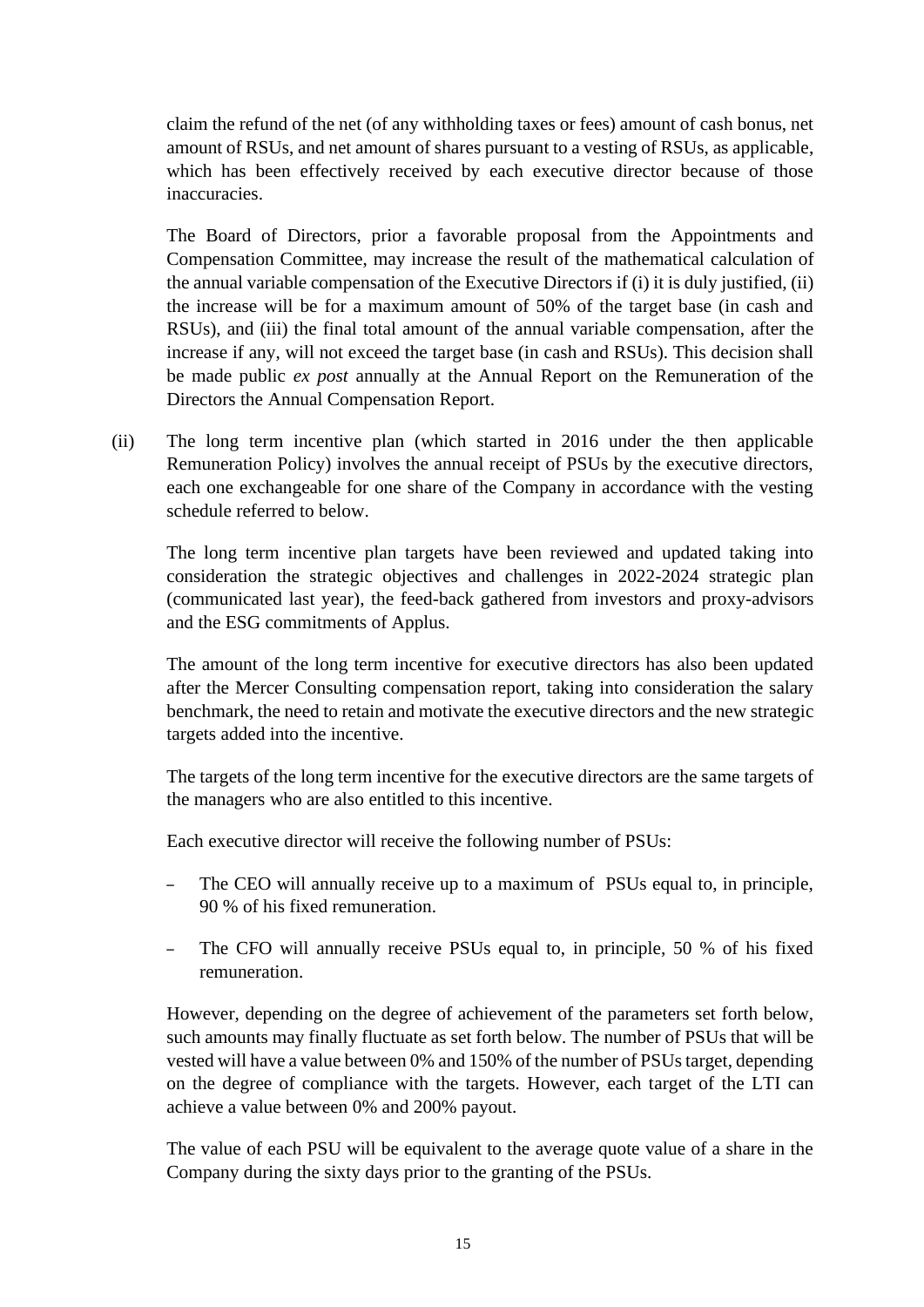The PSUs will be granted every year on the date of approval by the Board of Directors of Applus' annual results. The number of PSUs to be delivered to the executive directors may be adjusted over the course of the year if his fixed remuneration is modified. Notwithstanding the latter, the day of delivery of the additional PSUs shall be considered as the date of approval of the corresponding annual results.

The PSUs awarded in each year shall be vested into shares within a three-year period as from the day they were awarded provided that certain parameters, as set out below, are met. The number of PSUs that will be vested will have a value between 0% and 135% of the fixed remuneration of the CEO, if he were awarded with the maximum number of PSUs target equal to 90% of the fixed remuneration) and between 0% and 75% of the fixed remuneration of the CFO, depending on the degree of compliance with such parameters during the three years prior to the vesting, so as to ensure that the vesting reflects the professional performance of the executive directors during each three-year period.

In particular, the vesting of PSUs will be based on the following quantitative parameters:

a) A target based on relative total shareholder return ("**TSR**") within a three-year period, where the Company's TSR will be compared with an unweighted index composed of a group of eight peer companies within the testing, inspection and certification industry (SGS, Bureau Veritas, Intertek, Eurofins Scientific, Core Laboratories, ALS, Team Industrial Services, Mistras).

The Board of Directors can modify the group of companies to be used for a LTI, if the changes are decided and disclosed before the LTI award.

The index is the result of calculating the annualized TSR of the media TSR of the eight peer companies.

This parameter will represent 30% of the total PSUs granted each year.

In particular, within this 30%, 50% of PSUs will be vested should the Applus annualized TSR performance be equal to the index and 200% of PSUs will be vested should the Applus annualized TSR performance be 5% greater on an annual cumulative basis than the index. Between the index and the TSR value that gives right to vest 200% of PSUs, there will be a straight line vesting between such two values. As a result, 100% of PSUs will be vested should the Applus annualized TSR performance be 1.67% greater than the index.

If the TSR performance is below the index, no PSUs will vest for this parameter. The maximum number of PSUs that will be vested will be 200% of the target PSUs.

The evaluation of the TSR is done by an external firm which submits a report to the Appointments and Compensation Committee. Every year the name of this firm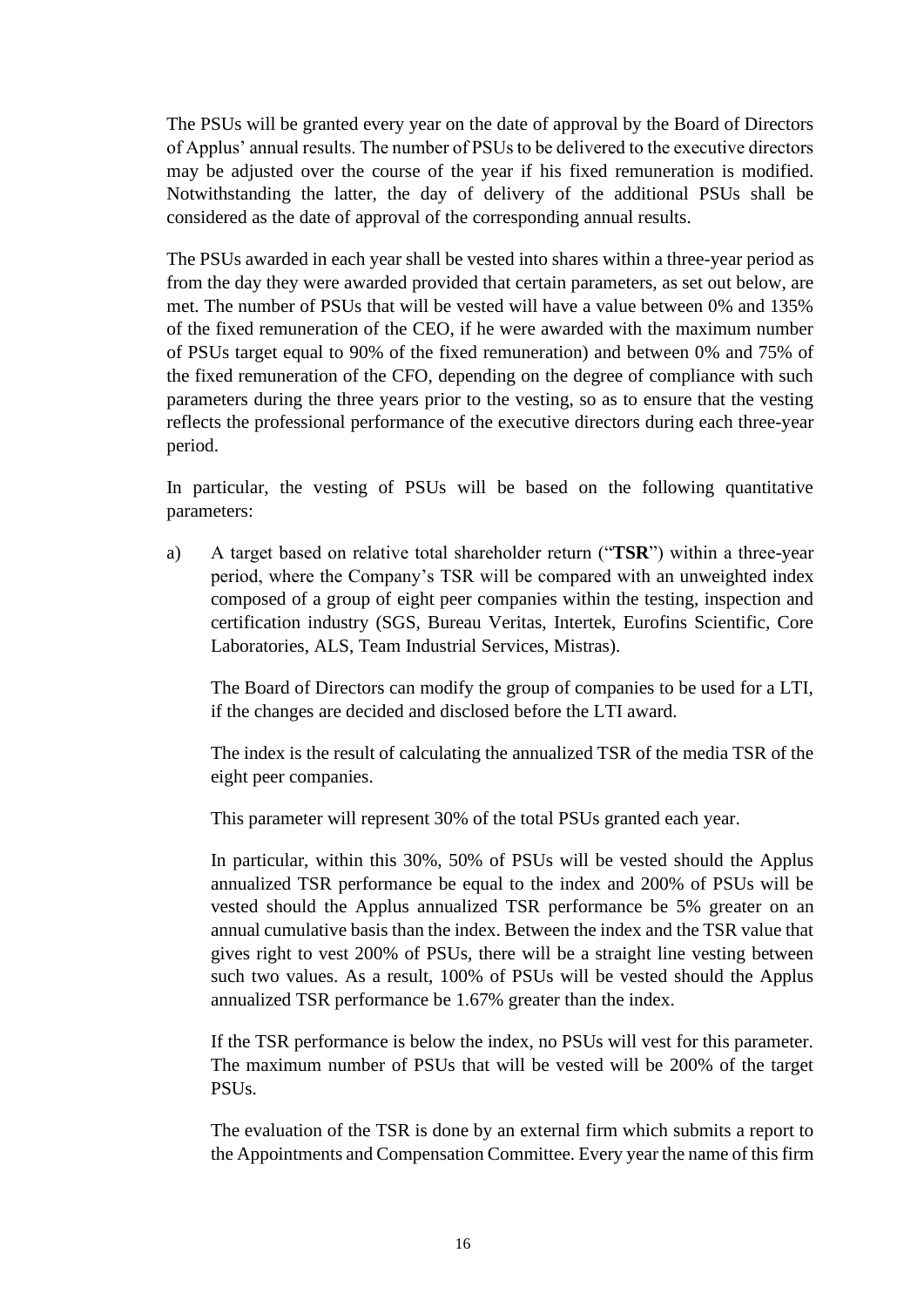will be disclosed at the Annual Report on the Remuneration of Directors. Since 2016 until 2021, the firm responsible for this report has been PWC.

b) A target regarding adjusted earnings per share ("**EPS**") accumulated within a three-year period.

This parameter will represent 50% of the total PSUs granted each year.

The Board of Directors will set specific thresholds for this EPS target at which PSUs will be vested. The maximum number of PSUs that will be vested will be 200% of the target PSUs.

If the EPS performance is below the specific threshold that gives right to vest 50% PSUs, no PSUs will vest for this parameter.

c) A target regarding the average Return on Capital Employed (ROCE) of the threeyear period.

This parameter will represent 10% of the total PSUs granted each year.

The Board of Directors will set specific thresholds for this ROCE target at which PSUs will be vested. The maximum number of PSUs that will be vested will be 200% of the target PSUs.

If the ROCE performance is below the specific threshold that gives right to vest 50% PSUs, no PSUs will vest for this parameter.

d) A target regarding four ESG targets to be achieved in the three-year period.

This parameter will represent 10% of the total PSUs granted each year.

The maximum number of PSUs that will be vested will be 200% of the target PSUs. If the performance is below the specific threshold that gives right to vest 50% PSUs, no PSUs will vest for this parameter.

ESG targets and results are calculated considering perimeter at January 1 of the first year of each three-year period. Acquisitions will not be included. However, we are committed to implement our Group policies in the new acquisitions, so they will be included in the target/metrics for the following strategic plan.

The ESG targets, the EPS targets and the ROCE targets will be disclosed *ex post* in the Annual Report on the Remuneration of Directors. However, the EPS and ROCE targets for the LTI 2022 – 2024 are the ones already communicated with the strategic plan and they have been disclosed with this Policy, with the ESG targets 2022 – 2024.

The evaluation of all targets of the LTI will be included in the Annual Report on the Remuneration of Directors.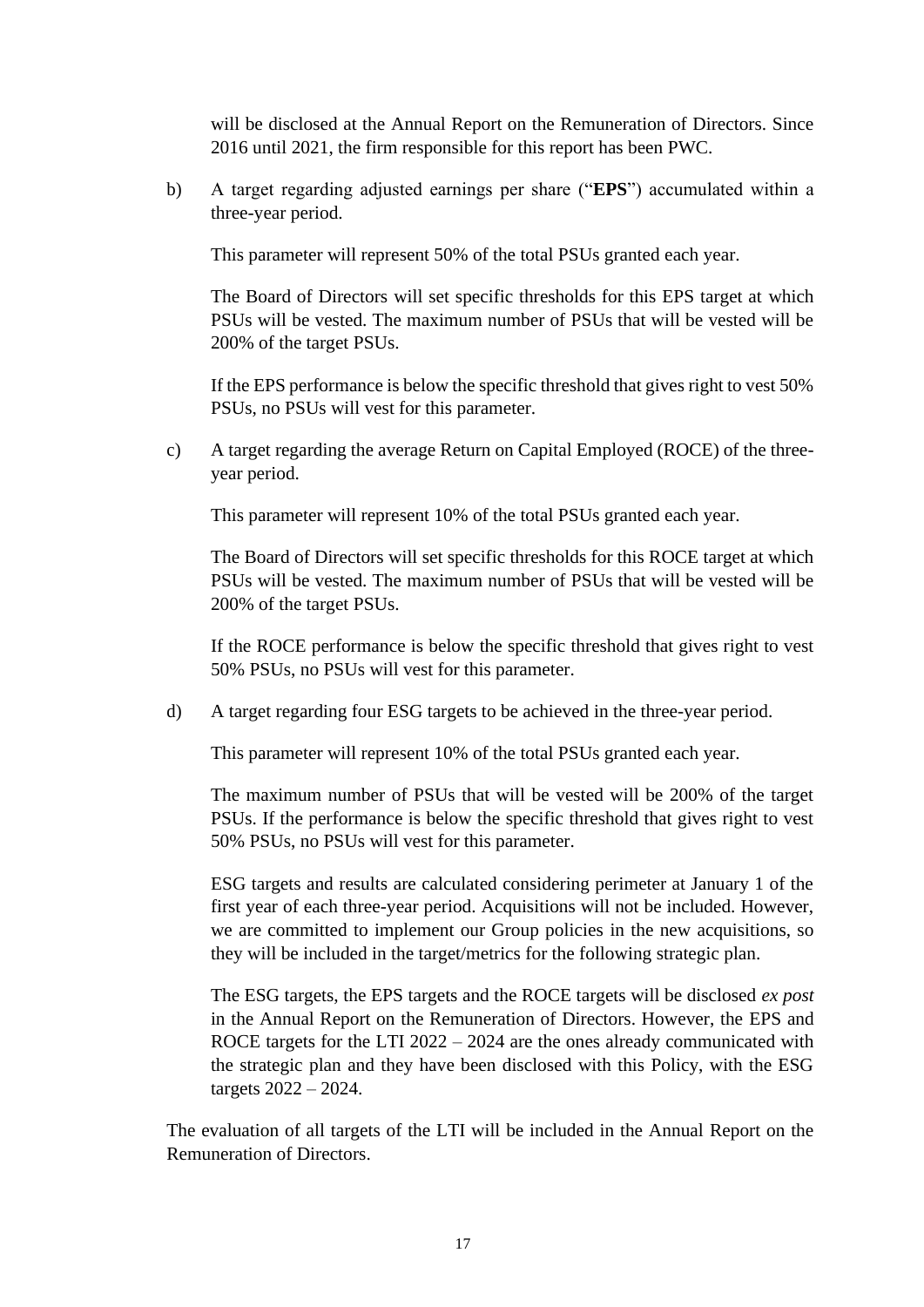If the Participant ceases in his contractual link with the Group by reason of any of the following events: (i) mortis causa; (ii) permanent disability; (iii) retirement; (iv) the Participant's office or employment being with either a company which ceases to be a member of the Applus Group or relating to a business or part of a business which is transferred to a person who is not a member of the Applus Group; (v) any whatsoever termination carried out by the Company except in the event of a disciplinary dismissal classified as fair by a court in a definitive judgement or not challenged by the Participant; then the Appointments and Compensation Committee shall determine the number of vested shares through the following steps: (a) the performance conditions will be considered to have been achieved at 100%; and (b) applying a pro rata reduction to the number of shares determined based on the period of time after the grant date and ending on the date of cessation relative to the period of 3 years.

Moreover, in the event of a change of control (understanding as such the event of (i) a merger, consolidation, acquisition or other transaction as a result of which securities possessing more than 50% of the total combined voting power of the Company's outstanding securities are transferred to a person or persons different from the persons holding those securities immediately prior to such transaction; (ii) the sale, transfer or other disposition of all or substantially all of the Company's assets in complete liquidation or dissolution of the Company; or (iii) the acquisition by a third party (individual or legal entity), either individually or jointly with others which act in a coordinated way, of a control stake of the Company in accordance with what is set forth in article 4 of Royal Decree 1066/2007, 27 July, on the initial public offerings regime as amended from time to time), then the Appointments and Compensation Committee shall notify the Participant as soon as practicable from becoming aware of that event or a proposed event that all PSUs will be automatically vested on the date of such event, if they had not been vested yet. The settlement of the vested PSUs in the event of a change of control will be paid in cash on the date of the change of control event.

PSUs to be vested will not be reduced in any proportion to the time elapsed since the grant date, and the performance conditions will be considered to have been achieved at 100%. If the Participant ceases to be a director or employee of the Group concurrently with a change of control event, then the change of control rule shall prevail.

If accredited inaccuracies in the information upon which the PSUs or the shares pursuant to a vesting of PSUs were granted are reported by an accredited auditor and approved by the Board of Directors, the Company shall be entitled, for a period of three years following the payment of the PSUs or the vesting of the PSUs, respectively, to claim the refund of the net (of any withholding taxes or fees) amount of PSUs and net amount of shares pursuant to a vesting of PSUs, as applicable, which has been effectively received by each executive director because of those inaccuracies.

#### 4.3 Main terms and conditions of the executive director's contract

The essential terms and conditions of the executive directors' contracts are, apart from those relating to their remuneration, the following: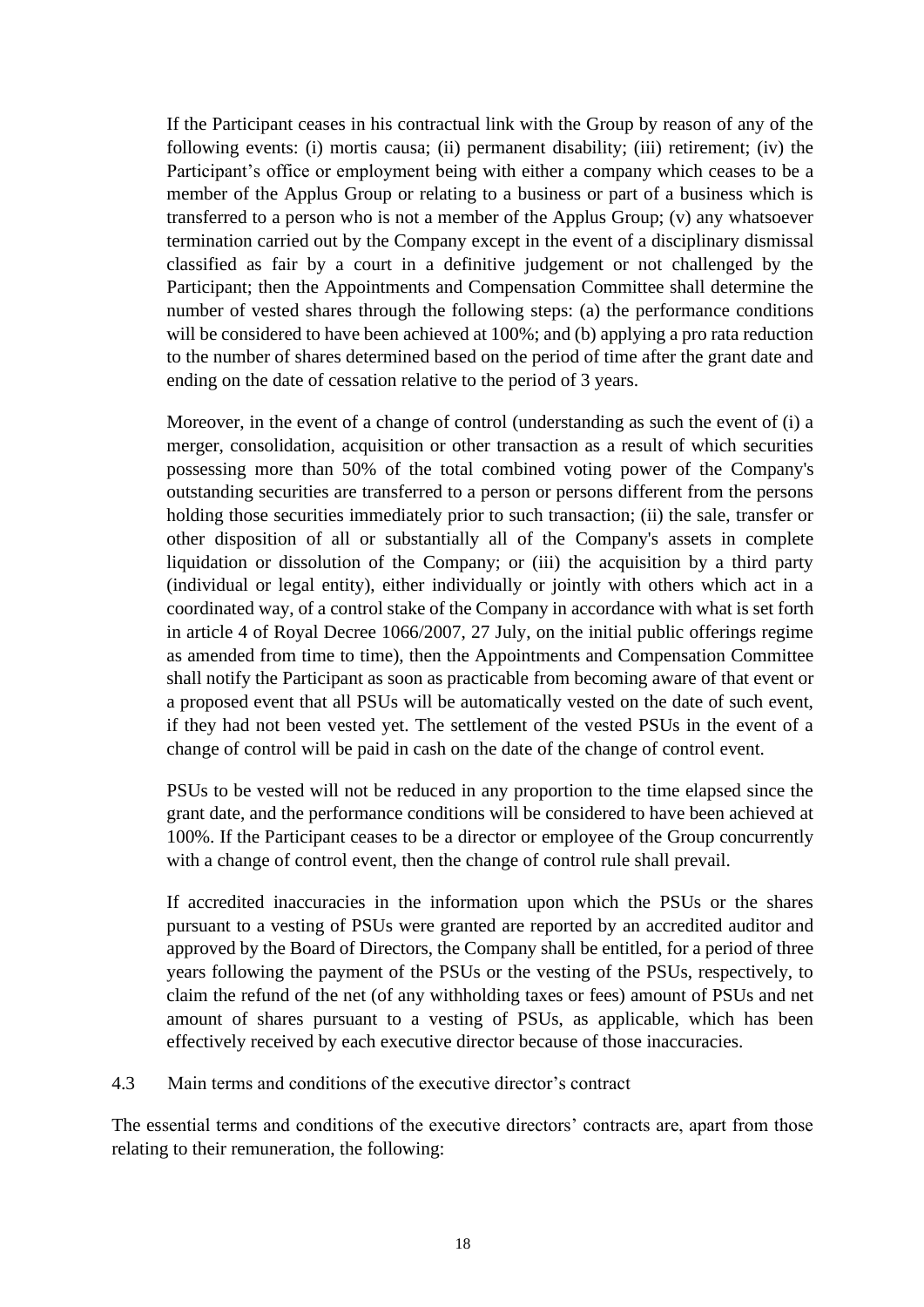- (i) Duration: the executive directors' contracts are of indefinite term, but they can be terminated by any reason at any moment without any severance payment. The reason for this is that the legal amount to be paid for termination, if any, will be discounted from the non-compete payment keeping this agreement fully enforceable. This clause has been agreed in the non-compete provisions between the company and the executive directors.
- (ii) Exclusivity: while they perform executive duties, the executive directors may not hold any direct or indirect interest in any other business or activity which may represent a conflict of interests in relation to the Company's obligations and liabilities or in relation to its activity and that of the Applus Group.
- (iii) Termination: the executive directors' contracts may be terminated, at any moment, at the request of the corresponding executive director or the Company, provided that it is notified in writing to the other party. Six months' advance notice must be provided. If one of the executive directors or the Company fully or partially breaches the advance notice obligation, the other party would be entitled to an indemnity equal to the fixed remuneration of the relevant executive director relating to the duration of the breached advance notice period.

The executive directors are not entitled to any compensation as a result of the termination of their contract, except for the provisions contained in the non-competition agreement.

(iv) Post-contractual non-competition agreement: the executive directors shall not compete against the Company or any Applus Group company.

The non-competition commitment assumed by executive directors shall have a duration of two years following the termination of his contract. Competition shall be understood as the provision of any kind of services, on his own behalf or on behalf of a third party, whether it entails executive duties or mere advisory duties, or the direct or indirect promotion of the incorporation of companies and entities that will develop a competing business, as well as equity stake in these companies or entities. For these purposes, a competing business shall be deemed as any activity that, at the time of termination of the executive director´s contract, is being developed by any company belonging to the Applus Group in a certain territory or it is scheduled to start being developed in a certain territory within the 12 months following the termination of the executive director´s contract. Likewise, the executive director will not recruit or participate in the recruitment (for himself or for the entity which he represents or in which he performs his activities) of employees who, at the date of termination of his contract or in the preceding twelve months, form part or have formed part of the Applus Group´s workforce.

As consideration, upon such termination (whether at the request of the executive director´s or the Company), the executive director´s shall be entitled to receive an amount equal to the double of the fixed annual remuneration received in cash at the time of the termination of the contract, that will be paid for the 24-month period following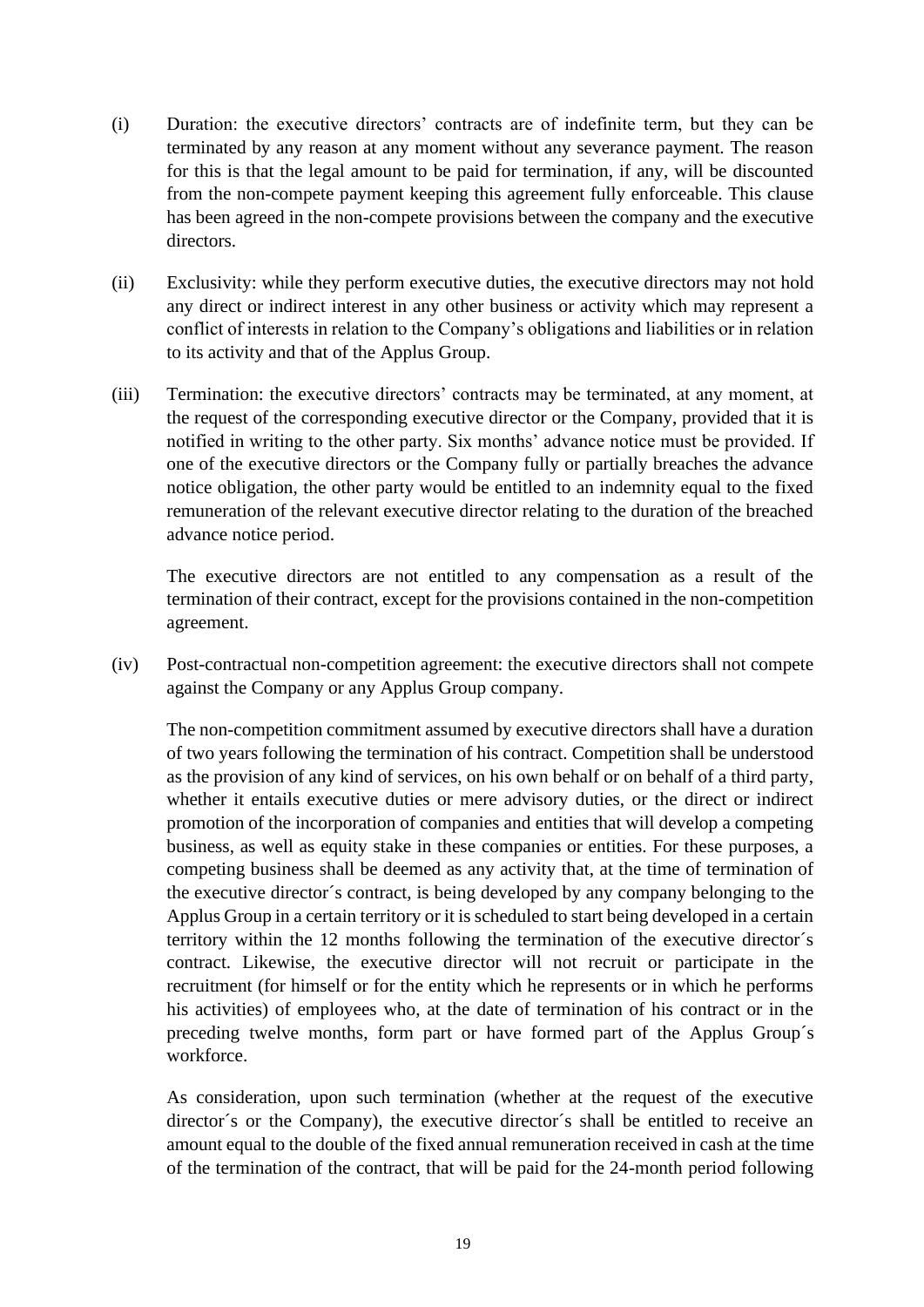such termination by means of 24 equal installments. The referred amount shall be reduced by the sum that, as the case may be, the Company would have to grant the executive director as legal compensation —which might result from the enforcement of the applicable law— for the termination of the contract, so that the total amount to be received by the executive director once the contract has been terminated does not exceed, in any case, the double of the fixed remuneration that he received in the last year prior to the termination of the contract.

Should the executive director breach this commitment and compete with the Company or any company within the Applus Group, he shall return the amounts paid by the Company as compensation for this non-compete agreement.

For the sake of clarity, Applus non-compete policies and strategy depends on the practice and legal regulations of the country where the Group operates and wish to enforce the non-compete. Spanish law allows an enforceable two year non-compete if there is a fair and enough compensation for the manager, so the Board has decided and the executives managers accepted to agree on the previous terms and conditions.

This non-compete agreement is binding, so neither the company can waive the commitments to pay nor the executive director can compete and renounce to his right to be paid.

According to the terms of the previous agreements, the termination payments for executive directors comply with the Good Governance Code of Listed Companies in Spain and protect the Group through an enforceable 2-years non-compete.

- (v) Shareholding retention: the executive directors will keep 1/3 of the net shares they receive per year, as the vesting of all RSUs and PSUs, until they achieve a number of shares which value (calculated with the share value at the date of the vesting) is equal to two times the net fixed salary. From that moment onwards, they will keep in shares at least two times the net fixed salary. That commitment will end in case of termination of their service to the Group or in case of change of control.
- (vi) Supplementary pension or early retirement systems: the executive directors shall not have supplementary pension or early retirement systems in place, but will be entitled to pension scheme contributions by the Company in the terms described in section 4.1.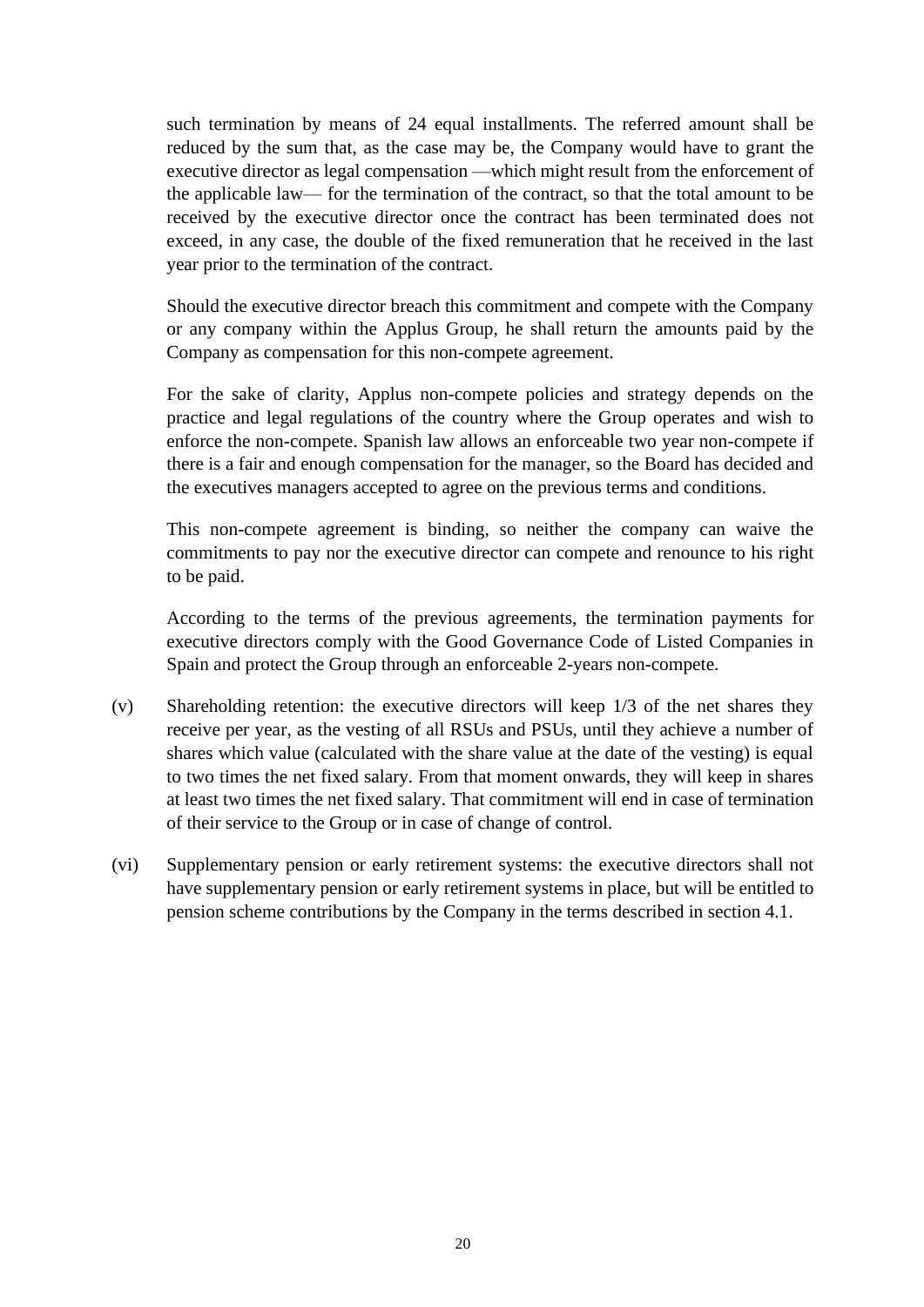# **RESOLUTION REGARDING ITEM NINTH OF THE AGENDA**

**Approval of the share capital reduction through the redemption of 7,150,922 treasury shares, representing 5% of the share capital.**

1. Share capital reduction through the redemption of own shares currently held as treasury stock.

To reduce the share capital of the Company by SEVEN HUNDRED FIFTEEN THOUSAND NINETY TWO EUROS AND TWENTY CENTS OF EURO ( $\epsilon$ 715,092.20), through the redemption of 7,150,922 own shares held by the Company as treasury stock, with a par value of 0.10 Euros, representing 5% of the share capital (the "**Share Capital Reduction**").

These shares have been acquired by the Company within the framework of the share buyback programme approved by the Board of Directors, on 26 January 2022, pursuant to the authorisation granted in its favour by the General Shareholders' Meeting held on 29 May 2020, and within the limits provided for in articles 146 and 509 of the Spanish Companies Act.

2. Procedure for the Share Capital Reduction.

The Share Capital Reduction does not imply the return of contributions to the shareholders, as the Company itself is the owner of the shares to be redeemed. Consequently, the Share Capital Reduction is charged to voluntary or unrestricted reserves, with the corresponding allocation of a reserve for the redeemed share capital, for an amount equal to the par value of the redeemed treasury shares, which may only be drawn down subject to the same requirements as for the share capital reduction, in accordance with the provisions of article 335 c) of the Spanish Companies Act.

Likewise, in accordance with the aforementioned article, the Company's creditors will not be entitled to exercise the right of opposition referred to in article 334 of the Spanish Companies Act in relation to the Share Capital Reduction.

The Share Capital Reduction shall be executed within a period not exceeding one month from the adoption of this resolution by the General Shareholders' Meeting.

### 3. Amendment of article 5º of the By-laws

Pursuant to the foregoing, the General Shareholders' Meeting resolves to amend article 5 of the By-Laws, which shall henceforth be worded as follows: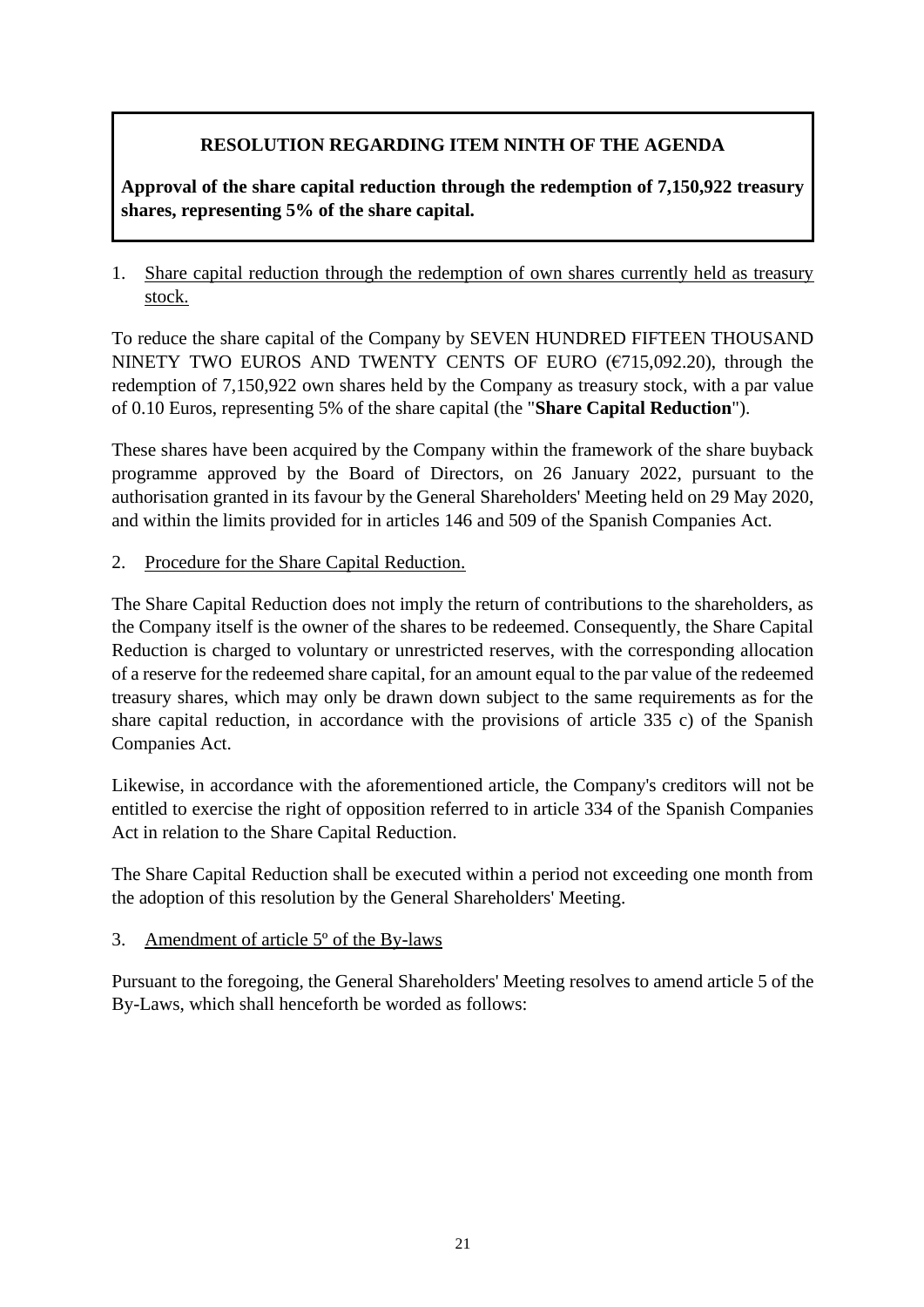#### *«Article 5.- Share capital and shares*

- *5.1. The share capital is THIRTEEN MILLION FIVE HUNDRED EIGHTY-SIX THOUSAND SEVEN HUNDRED AND FIFTY EUROS WITH EIGHTY CENTS OF EURO (€13,586,750.80), divided into ONE HUNDRED THIRTY-FIVE MILLION EIGHT HUNDRED SIXTY-SEVEN THOUSAND FIVE HUNDRED AND EIGHT (135,867,508) common shares, all of the same class and series, each having a par value of TEN CENTS OF EURO (€0.10), fully subscribed and paid-up.*
- *5.2. The shares are represented by book entries and they shall be governed by the Securities Market Act and other complementary provisions.*
- *5.3. The register of the Company's book-entries shall be carried out by the company Sociedad de Gestión de los Sistemas de Registro, Compensación y Liquidación de Valores, S.A. (Iberclear) and its participating entities.*
- *5.4. The Company shall acknowledge as a shareholder any party that appears entitled thereto as owner in the entries of the corresponding book-entry registry. Likewise, if the Company provides any service to the person who appears as a shareholder according to the accounting registry, it will be released from the corresponding liability, even if that person is not the current owner of the share, provided that the Company acted in good faith.*»

#### 4. Delegation of powers

To delegate to the Board of Directors, with express power of substitution, the necessary powers to execute the Share Capital Reduction, being able to determine the points that have not been expressly provided for in this resolution or that are a consequence of it, and to adopt the resolutions, publish the announcements, perform the actions and execute the public or private documents that may be necessary or convenient for the most complete execution of the Share Capital Reduction.

In particular, and for illustrative purposes only, the following powers are delegated to the Board of Directors, with express power of substitution:

- (a) To declare the Share Capital Reduction closed and executed, and to appear before a Notary Public to grant the relevant public deed of share capital reduction.
- (b) To perform the formalities and actions that may be necessary and to submit the relevant documents to the competent bodies so that, once the redemption of the Company's own shares, the execution of the public deed corresponding to the Share Capital Reduction and its registration with the Commercial Registry have been completed, the redeemed shares may be delisted from trading on the Madrid, Barcelona, Bilbao and Valencia Stock Exchanges through the Stock Market Interconnection System (Continuous Market), and the corresponding accounting records may be cancelled of *Sociedad de Gestión de los Sistemas de Registro, Compensación y Liquidación de Valores, S. A.U. (Iberclear)*.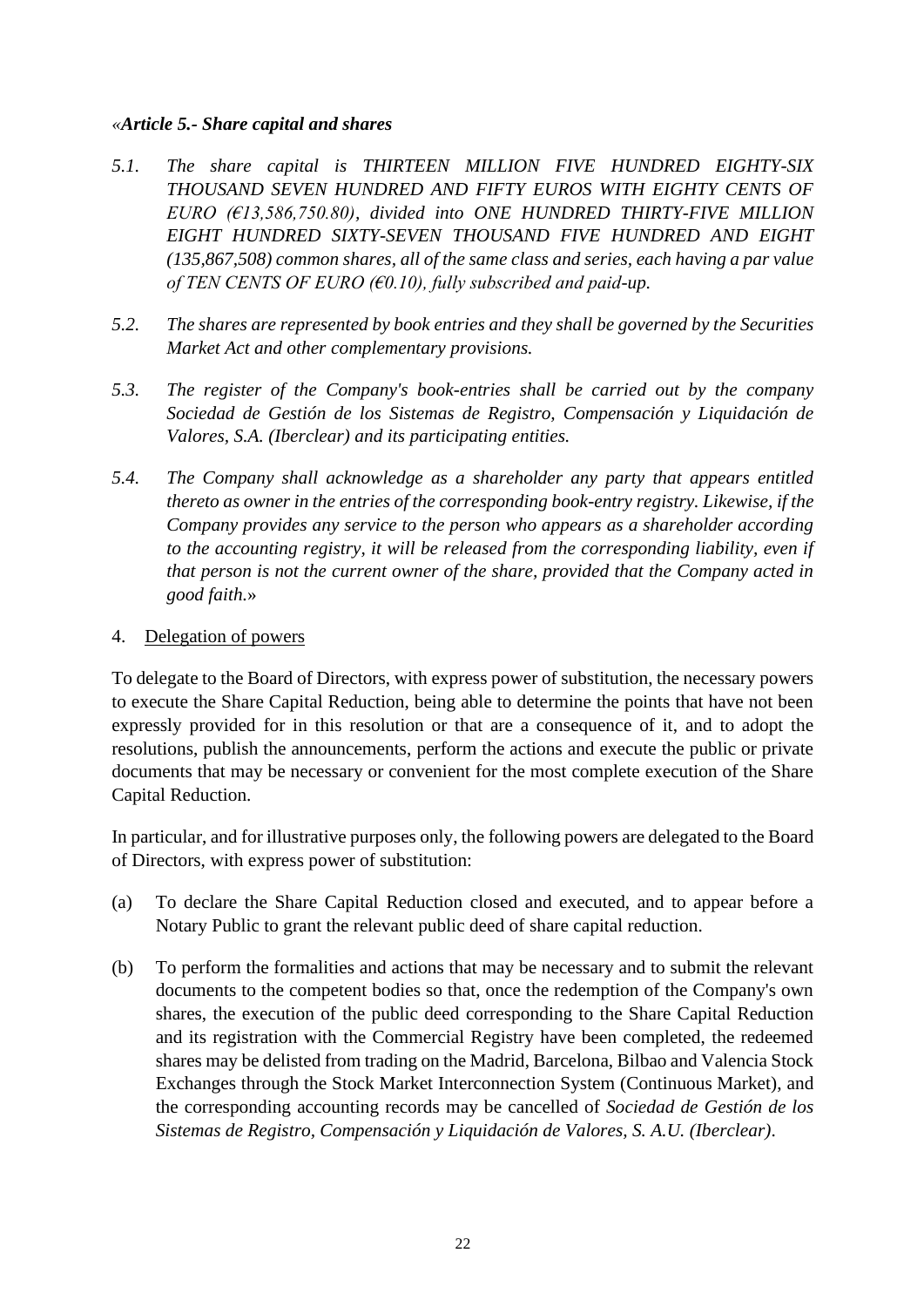(c) To perform as many actions as may be necessary or convenient to execute and formalise the Share Capital Reduction before any public or private entities and bodies, whether Spanish or foreign, including those corresponding to obtaining any authorisations and consents from third parties to which the Company may be obliged, as well as those of declaration, supplementation or rectification of defects or omissions that may prevent or hinder the full effectiveness of the foregoing resolutions, as well as the publication of announcements, inside information, relevant information and communications that may be necessary for such purpose.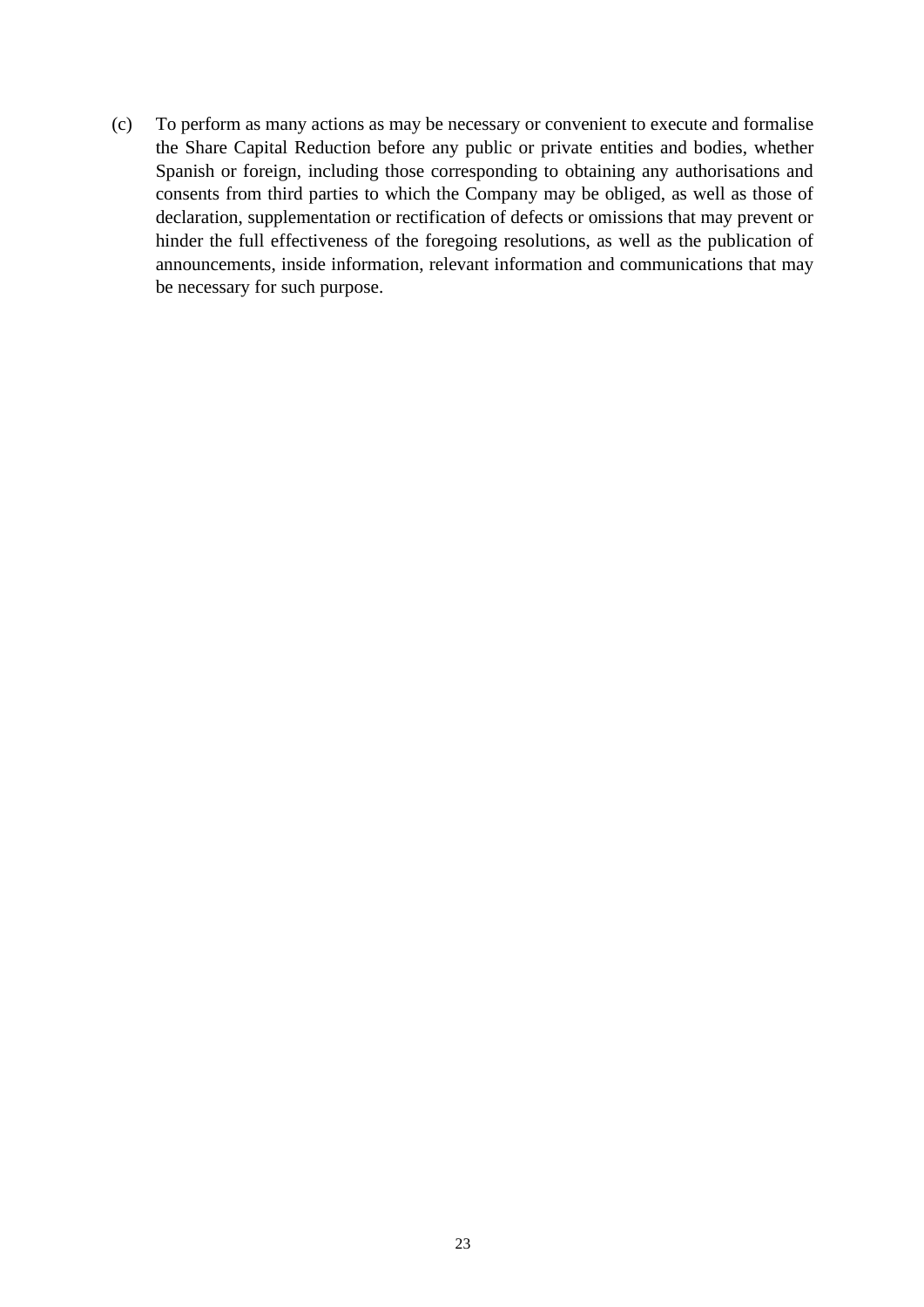## **RESOLUTION REGARDING ITEM TENTH OF THE AGENDA**

## **Authorisation to the Board of Directors for the potential acquisition of Company´s own shares, in accordance with article 146 of the Spanish Companies Act**

To authorise and empower the Board of Directors, with powers of substitution, to undertake the derivative acquisition of the Company's own shares in accordance with article 146 of the Spanish Companies Act, in the following terms:

- 1. The acquisitions may be carried directly by Applus or indirectly by its subsidiaries on the same terms as those set out herein.
- 2. The acquisitions may be carried out in one or several transactions through a purchase, barter, dation in payment (*dación en pago*), share exchange or any other transaction permitted by Law.
- 3. The acquired shares, plus the already held by the Company, shall not exceed ten percent (10%) of the issued share capital.
- 4. The acquisition price or consideration shall range between the par value of the shares and one hundred and ten per cent (110%) of the listed price.
- 5. The present authorisation is granted for a maximum period of 5 years from the approval of this resolution.

For the appropriate purposes, it is hereby expressly stated that shares acquired pursuant to this authorisation may, in whole or in part, be directly sold, cancelled or awarded to employees or directors of the Company or the companies of its group, or awarded as a result of the exercise of options held by the former or pursuant to any other similar remuneration system.

In so far as it may be necessary, this resolution repeals and renders without force or effect, in the amount that has not been used, the authorisation granted by the Annual General Shareholders' Meeting held on 29 May 2020 in favour of the Board of Directors for the derivative acquisition of treasury shares.